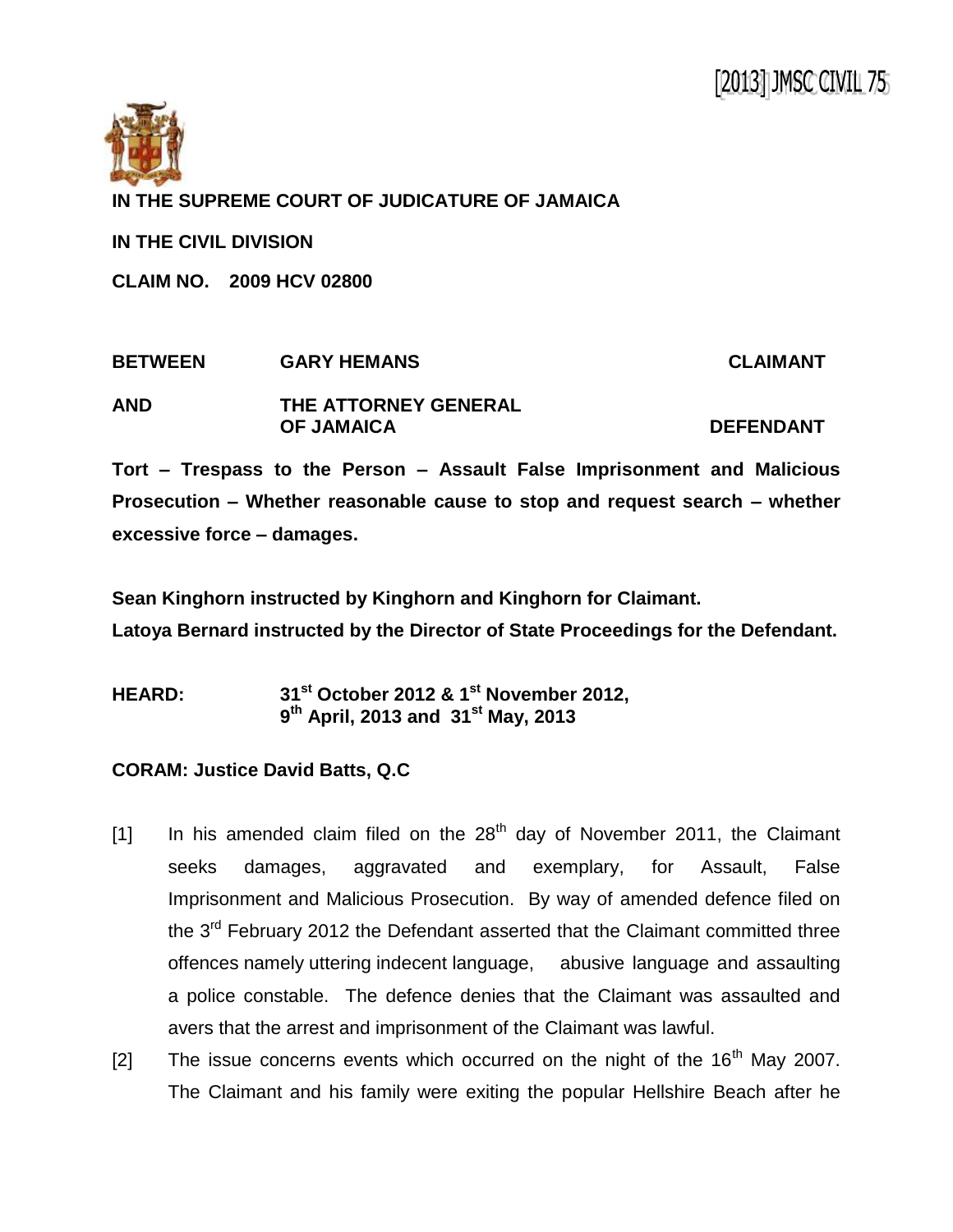complied with a signal to stop by police officers. What happens next is the subject of conflicting evidence and will be addressed later in this judgment, however what is beyond doubt is that the Claimant was taken into custody charged, bailed and 9 months later the charges were dismissed.

- [3] Before embarking on an analysis of the evidence I feel constrained to make some observations about the Constitution of Jamaica and its genesis. The Jamaica (Constitution) Order in Council 1962 enacted the Constitution of Jamaica which is to be found in the second Schedule of that Order in Council. Section 13 of the Constitution provides,
	- *13. Whereas every person in Jamaica is entitled to the fundamental rights and freedoms of the individual, that is to say, has the right, whatever his race, place of origin, political opinions, colour, creed or sex, but subject to respect for the rights and freedoms of others and for the public interest, to each and all of the following, namely-*
		- *(a) life, liberty, security of the person, the enjoyment of property and the protection of the law;*
		- *(b) freedom of conscience, of expression and of peaceful assembly and association; and*
		- *(c) respect for his private and family life,*

*the subsequent provisions of this Chapter shall have effect for the purpose of affording protection to the aforesaid rights and freedoms, subject to such limitations of that protection as are contained in those provisions being limitations designed to ensure that the enjoyment of the said right and freedoms by any individual does not prejudice the rights and freedoms of others or the public interest."*

- *[4] The relevant part of Section 15,*
	- *"15- No person shall be deprived of his personal liberty save as may in any of the following cases be authorized by law –*
		- *(a) – (e)*

*(f) Upon reasonable suspicion of his having committed or of being about to commit a criminal offence;* 

*(g) – (k)*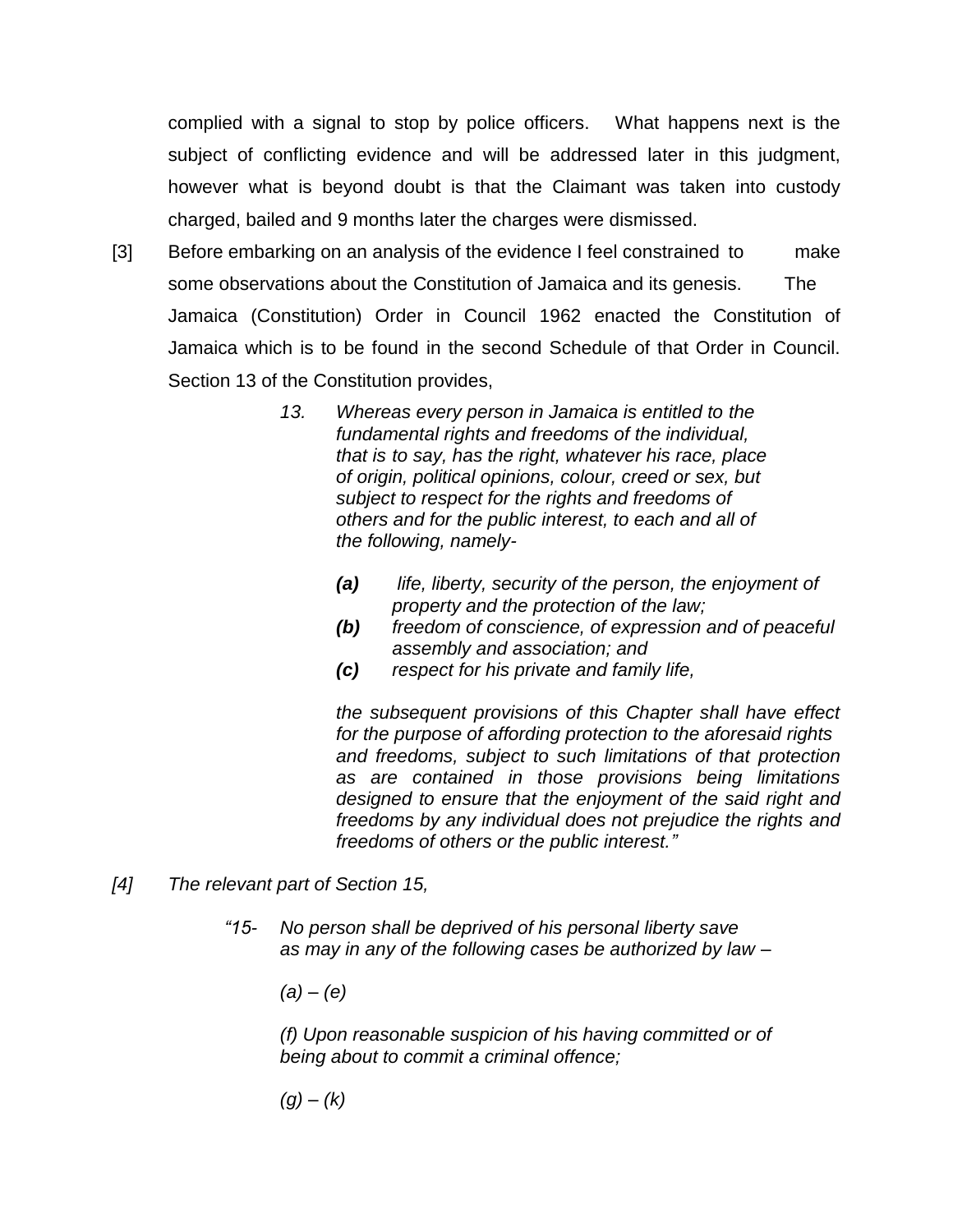- *(2) ….*
- *(3) ….*
- *(4) Any person who is unlawfully arrested or detained by any other person shall be entitled to compensation therefor from that person.*

The relevant part of Section 16 of the Constitution provides,

- *"16 (1) No person shall be deprived of his freedom of movement, and for the purposes of this section the said freedom means the right to move freely throughout Jamaica, the right to reside in any part of Jamaica, the right to enter Jamaica and immunity from expulsion from Jamaica.* 
	- *(2) ……*
	- *(3) Nothing contained in or done under the authority of any law shall be held to be inconsistent with or in contravention of this section to the extent that the law in question makes provision –*

*(a) – (e).*

## Section 19 provides,

- *"19(1) Except with his own consent, no person shall be subject to the search of his person or his property or the entry by others on his premises.*
	- *(2) Nothing contained in or done under the authority of any law shall be held inconsistent with or in contravention of this section to the extent that the law in question makes provision which is reasonably required. –*
		- *(a) in the interests of defence, public safety, public order, public morality, public health, public revenue town and county planning or the development and utilization of any property in such a manner as to promote the public benefit; or*
		- *(b)*
		- *(c) for the purpose of preventing or detecting crime; or*
		- *(d) for the purpose of protecting the rights or freedoms of other persons.*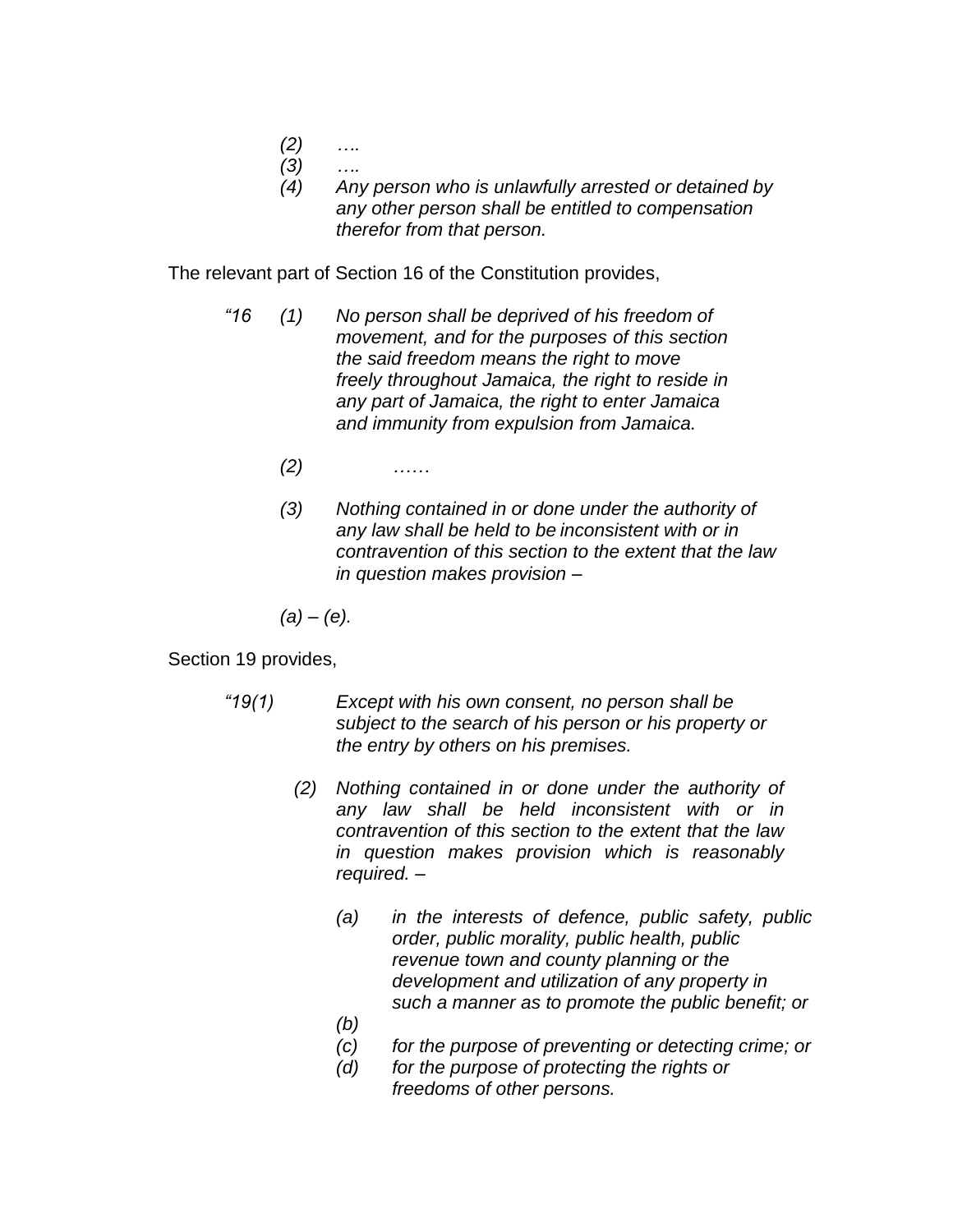- [5] These rights were reenacted in the Charter of Fundamental Rights and Freedoms which was brought into being in 2011, by the Parliament of Jamaica. In the course of this trial no statutory exception to or suspension of these rights was relied upon.
- [6] The above quoted statements of rights are not trappings which necessarily go with statehood. They are the product of over 400 years of conflict, struggle and sacrifice. Beginning in the  $15<sup>th</sup>$  century the forefathers of the majority of persons in this nation we now call Jamaica were brought here in chains. They were forcibly taken from the country of their birth. Families were separated and humans enslaved to serve firstly Spanish colonizers and then later English economic interests. The system of enslavement continued until it was abolished by an Imperial Act of the British Parliament in 1833. Abolition came after two maroon wars, hundreds of violent slave revolts and agitation by human rights activists called at the time "Abolitionists". The planters were financially compensated after abolition for the loss of their "property." The newly freed men received no compensation. In Jamaica civil strife and further rebellion resulted in the free men attaining the right to vote on a basis of Universal Adult Suffrage in 1944. Another 20 years passed before the British lowered the Union Jack and Jamaicans assumed full responsibility for their economic, social, political and international affairs. Central to its position as an independent nation is the Constitution. That document among other things guarantees inalienable rights to Jamaicans. Its ultimate form and content was influenced by developments internationally not least of which were the creation of the United Nations and the Universal Declaration of Human Rights. It is the duty of this Court to protect and uphold the rights guaranteed by the Constitution.
- [7] I find it necessary to quote the Constitution and to recite it's abbreviated history because of some surprising features of this case. Surprising because when the evidence from the Defendant was completed the matter of a lawful reason to stop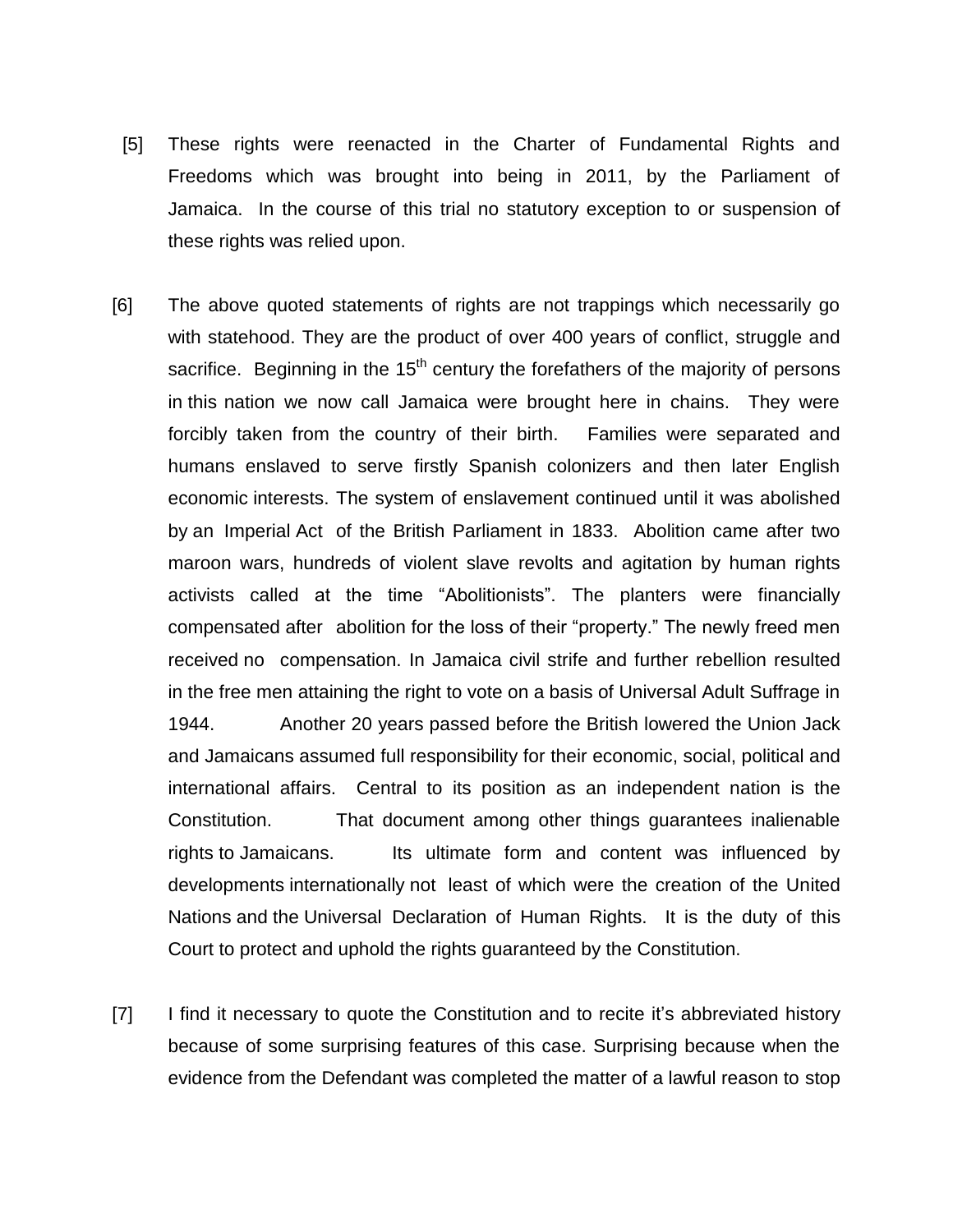and request a search of the Claimant's vehicle had not been addressed. Indeed the attorney at law representing the Crown when asked stated that, reasonable cause was the fact that the police were conducting random searches for guns and drugs. It is the casual attitude by the Defendant and its witnesses to the individual's right to freedom of movement, freedom of the person and freedom from search which has caused me to restate the source of these rights and the history of struggle to attain them. It bears repeating that while lawfully driving his motor vehicle the Claimant was exercising his right to freedom of movement and was entitled to expect that that as well as his other rights would not be interfered with without lawful excuse.

- [8] The Claimant's Amended Particulars of Claim were further amended at the commencement of the trial to insert the date  $7<sup>th</sup>$  December 2011 in paragraph 6. By way of Defence the following among other things is stated,
	- "3. Save and except that it is admitted that on the  $16<sup>th</sup>$  May 2007 the Claimant was incarcerated at the Greater Portmore Police Station. Paragraph 27 of the Particulars of Claim is denied. The Defendant contends that the Claimant committed three offences, namely, uttering indecent language, abusive language and assaulting a police constable and in the premises the arrest and imprisonment of the Claimant by the police was lawful Claimant was offered bail on being arrested and charged.
	- 4. Save and except that it is admitted that the Claimant was charged with uttering indecent language, assaulting a police constable and abusive language and the charges were dismissed in the Spanish Town Resident Magistrate's Court for want of prosecution, paragraph 4 of the Particulars of Claim is denied and paragraph 3 of the Defence herein is hereby repeated. In further response the Defendant states that the arresting officer was absent from court sessions on the charges against the Claimant due to no deliberate action of his or any disregard for the Claimant and the Court."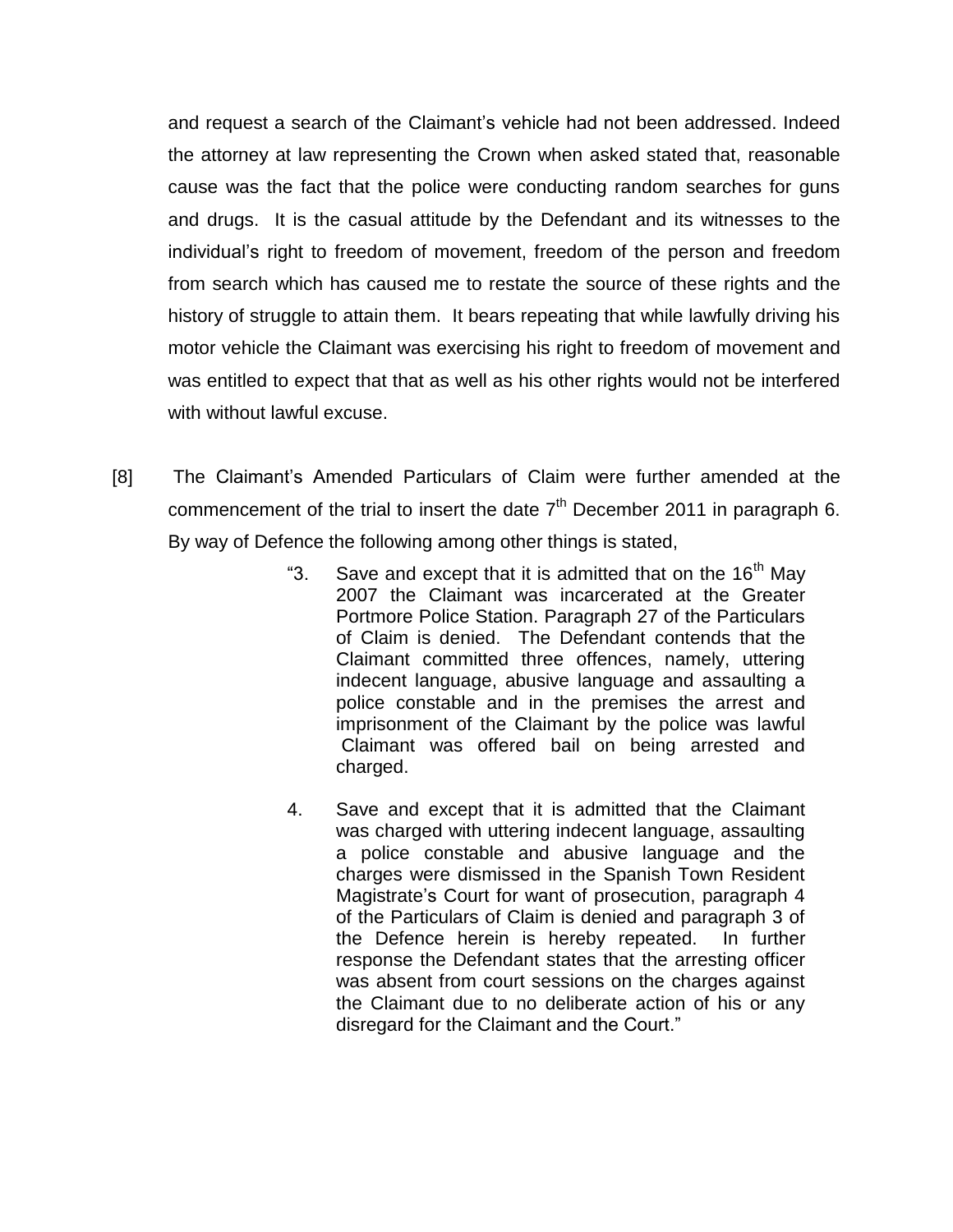- [9] I will now review the evidence to see which of the contending allegations have been supported and to determine which witnesses I accept as truthful.
- [10] The Claimant Gary Hemans stated that he lived in Linstead, St. Catherine. He is a taxi operator. His witness statement dated 9<sup>th</sup> November 2011 was allowed to stand as his evidence in chief. He orally corrected paragraph 13 to say he was locked up until 10 minutes to 11 p.m. and not 9 pm as stated in the witness statement. His evidence in chief can be summarised as follows:
	- a). He was born on the  $27<sup>th</sup>$  March 1971
	- b) On Wednesday the  $16<sup>th</sup>$  day of May 2007 at 7:00 p.m. he went to the Hellshire Beach in St. Catherine. With him were his brother, his brother's wife and their 3 children as well as a friend, the Claimant's mother, his niece and a cousin.
	- c) His brother was visiting form England with his wife and their 3 children.
	- d) The group travelled in 3 motor vehicles with the Claimant driving one of them.
	- e) At the beach they ate at one of the cook shops.
	- f) While there the Claimant observed a police jeep drive in with 3 policemen. They were dressed in blue denim and carrying high powered weapons. One of the police officers said to the proprietor of the cookshop,

## "Nuttin caah gwan feh wi"

The Claimant did not hear the reply. The driver of the jeep drove on to the beach. The Claimant says he got a good look at the faces of the policemen.

- g). The Claimant and his party finished eating at about 9:30 to 10:00 p.m. and drove out with the Claimant driving the  $2<sup>nd</sup>$  in line of the 3 vehicles.
- h) As he approached the Hellshire roundabout he saw the same 3 policemen and he was signalled to stop.
- i) He complied.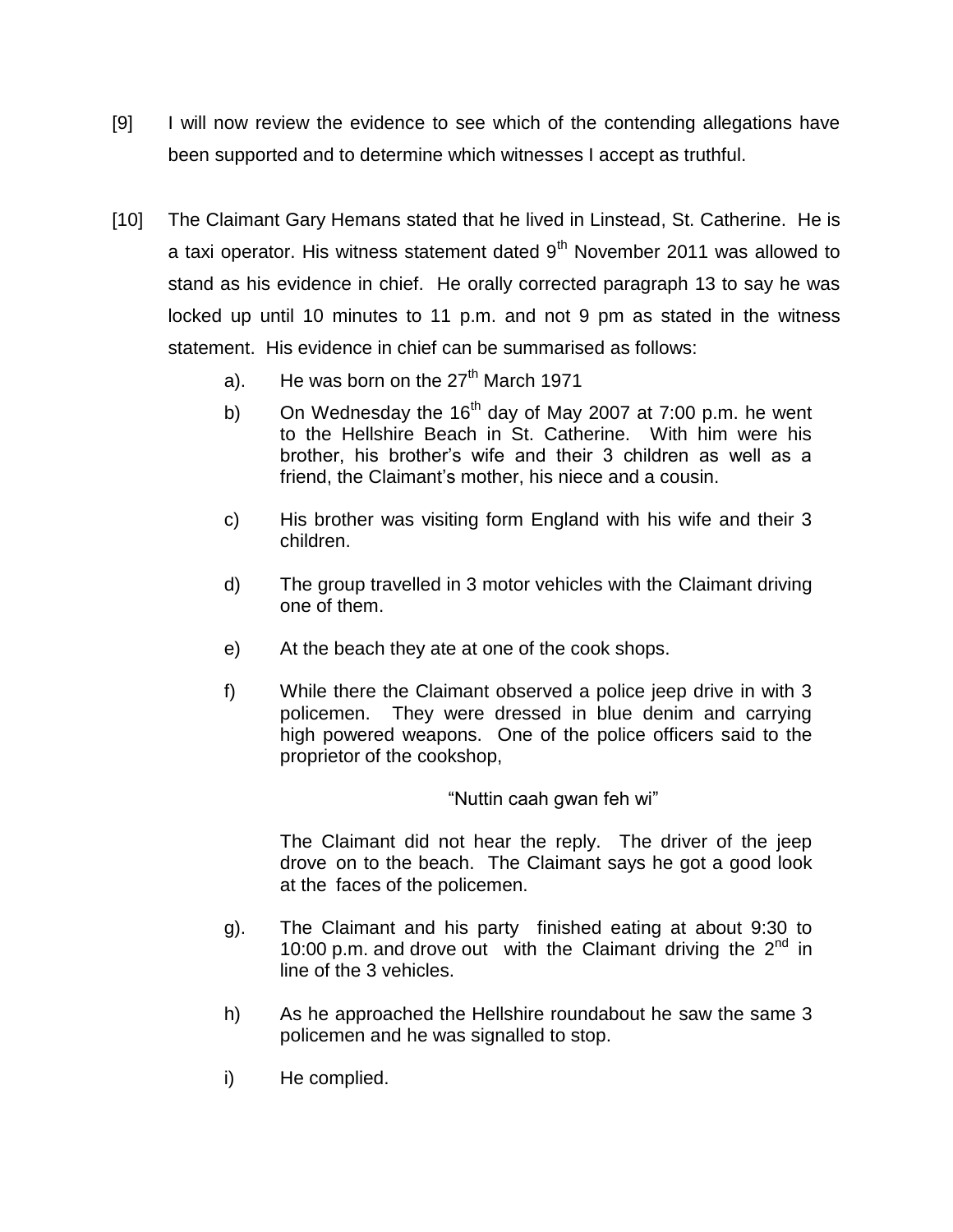- j) All 3 policemen jumped out of the jeep and ordered him of the car.
- k) the Claimant his niece, and 2 small nephews got out of the car
- I) His friend (Chris) who was driving the  $3<sup>rd</sup>$  car in line drove up and said,

"officer what is the problem? Is me and dem a travel." The police did not respond.

- m) They ordered Chris out of his vehicle and told him to face the vehicle with his hands in the air.
- n) The children began crying and everyone came out with hands in the air.
- o) The police started to search them. While doing so the Claimant's brother (Chad) who was driving the lead vehicle turned back. He came to where the Claimant was and asked "Gary what is the problem, we can't even come a Jamaica come enjoy we self. Every turn yuh turn a police an every time dem stop us is money dem want."
- p) One of the police officers said to Chad

"a who yuh, long bwoy" and 'draped' Chad in his waist."

- q) The next 3 paragraphs of the witness statement I will quote verbatim.
	- "9. Chad told him to take his hands off him and he pushed down Chad and he fell on his bottom. My mother and Chad wife began crying. I then said to them,

Officer we a nuh gunman, we a nuh theif, a mi bredda and family." I turned to them and said

I feel suh secure when mi see oonu drive in a deh premises but to how ooonu a behave now, ooonu mek mi feel insecure."

10. They kept on behaving in an aggressive manner and I said –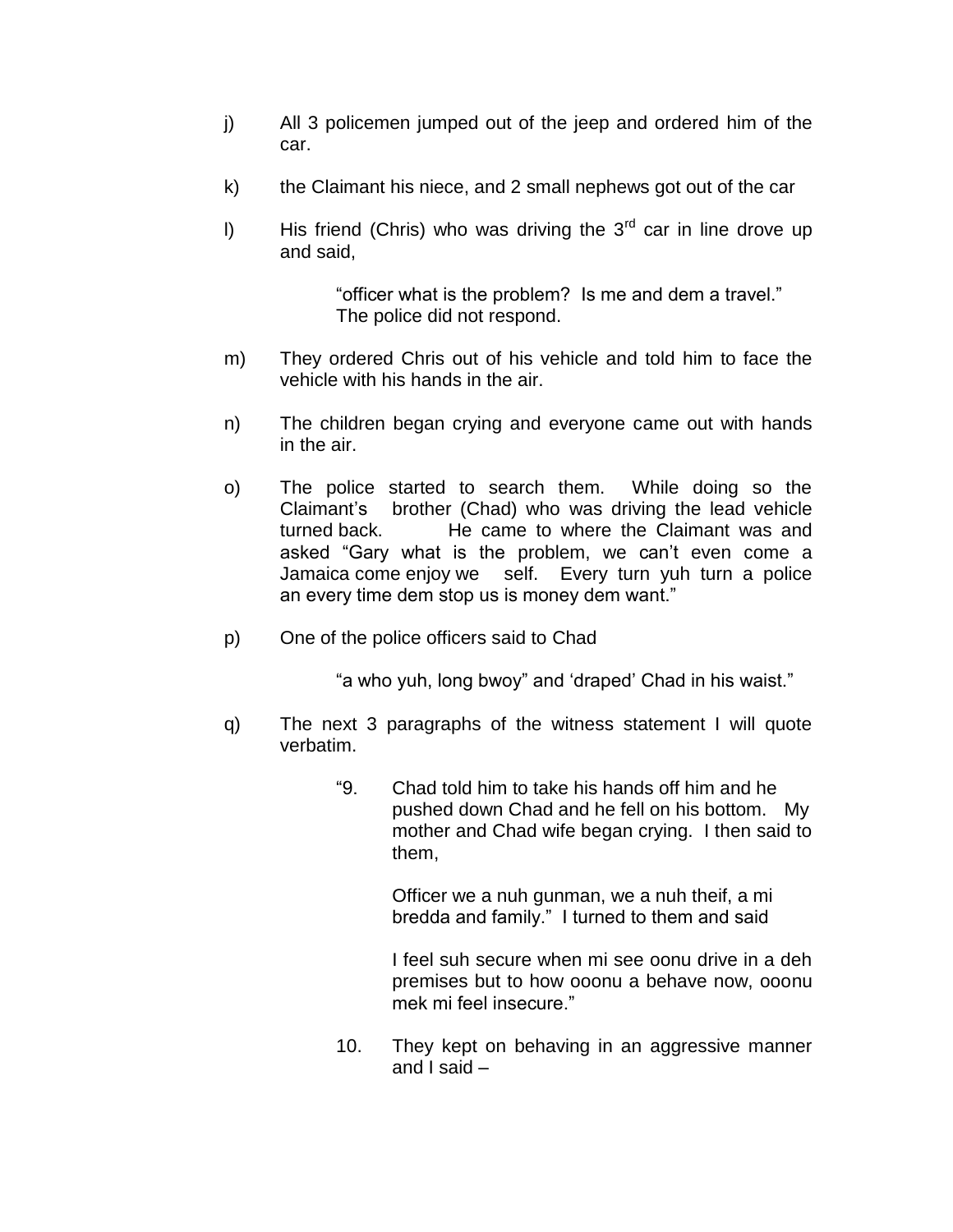"Officer a true ooonu have oonu gun ova we why oonu a behave suh?"

The said clear complexion medium built, about five feet nine inches tall one went and put the gun in the jeep returned and said –

> "How yuh a gwaan suh" and hit me in my chest and in my face, and said,

> "yuh seh if a true mi have mi gun why mi a gwaan suh, see mi put it down mi gun deh."

He began draping me up and said he was going to arrest me because I assault them. I said to him, 'how mi could assault yuh and a yuh hit mi in a mi face."

11. He and another officer began hitting me. I was boxed in my face again and hit all over my body. I was dragged and pushed in the jeep by the policeman who boxed me. While she was draping me my shirt got torn off."

- r) The Claimant says he was taken to the Portmore Police Station and was locked up at 10 minutes to 11 pm and was not bailed until the  $17<sup>th</sup>$  May 2007 at 11 p.m. He told the officer on duty at the police station that he was beaten up but no one took his report.
- s) He was held in the holding area of the guard room prior to being taken to the cells. While there many persons knew him and saw him there.
- t) While being processed at the police station 2 police officers told him to take off all his clothes and squat. He hesitated and one of the officers used a baton to poke him twice in his side. He was forced to strip and squat naked in a corner. He felt embarrassed and humiliated.
- u) He up to the time of writing the witness statement was unaware of the reason why he was stopped by the police as they did not ask him for his papers or tell him it was a spot check.
- v) He attended court on the  $28<sup>th</sup>$  May 2007 but the police who charged him did not attend. He attended court no less than 6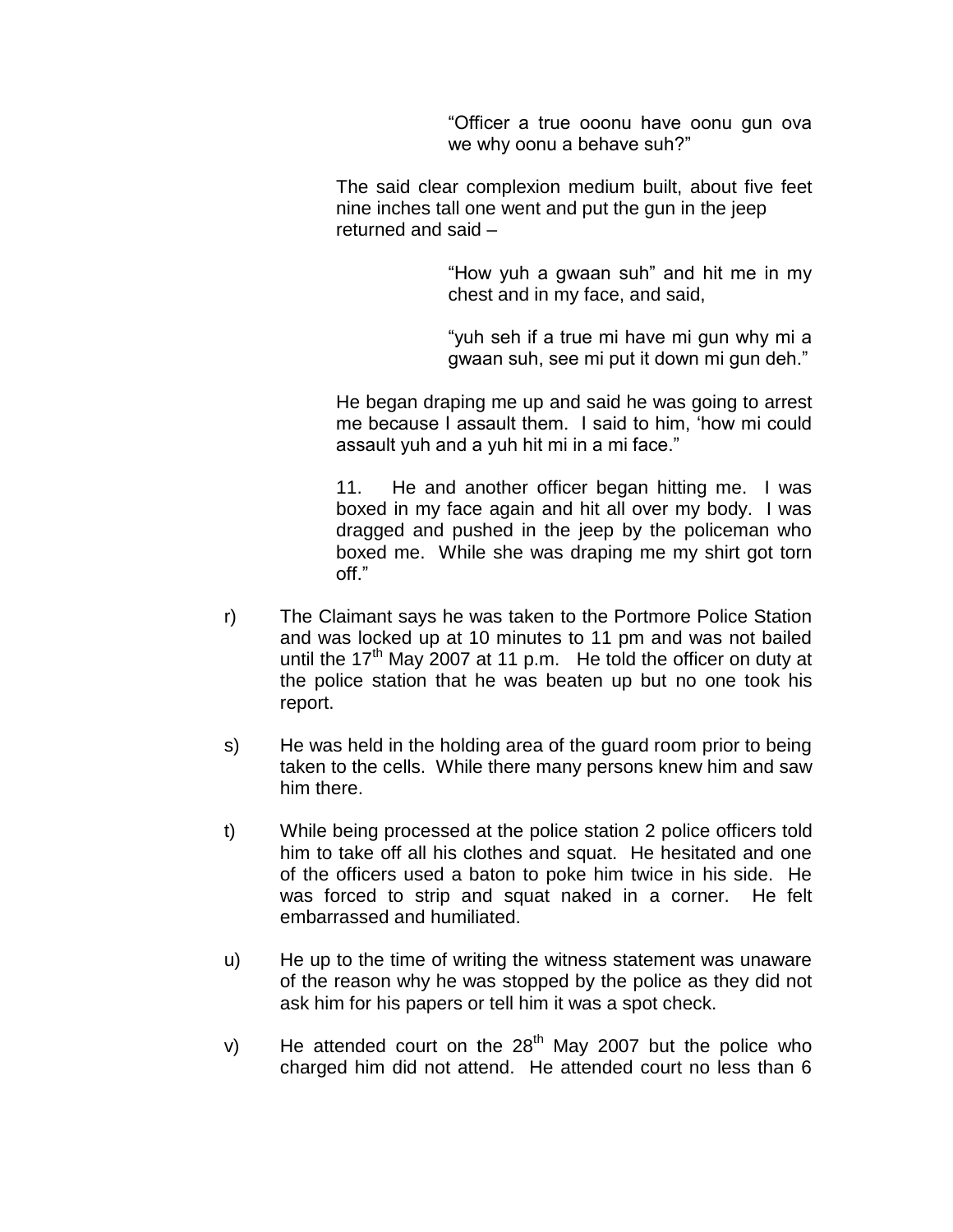occasions. On the 22<sup>nd</sup> January 2008 the matter was dismissed for want of prosecution because the police did not attend.

- w) He was embarrassed to attend court because he is a well known taxi operator in St. Catherine.
- x) He detailed the amounts paid to the attorney to represent him in the Spanish Town Resident Magistrates Court. He also details the medical assistance sought and the amounts paid.
- y) He stated that due to the injuries he was not able to return to work as a taxi operator for 4 weeks after being injured. This is because he was in pain. He earned \$6,000 per week. He gave details of his taxi operation.
- [11] When cross examined he said the incident occurred at the entrance to Hellshire Beach. His mother, niece and cousin were there the latter still live in Jamaica. His brother, brother's wife and their 3 children and a friend were there also. They were on vacation and all witnessed the incident. His mother is alive but lives in England. He admitted he was the only one who had come to testify.
- [12] It was suggested to the witness that the police "pulled" him over. He said yes. It was suggested that the police officer asked for his papers. The witness responded,

"He asked me to step from the car with my hand on my head. He neva asked me for any documents."

- [13] It was suggested that when the police pulled him over. He became "boisterous" towards the police. He denied this and also denied using bad words towards the police officer. The following exchange then occurred:
	- "Q: Police hold unto you and told you he going to arrest you for indecent language you used?
	- "A: No.
	- Q: That was when you pushed the police
	- A: That's a lie, no."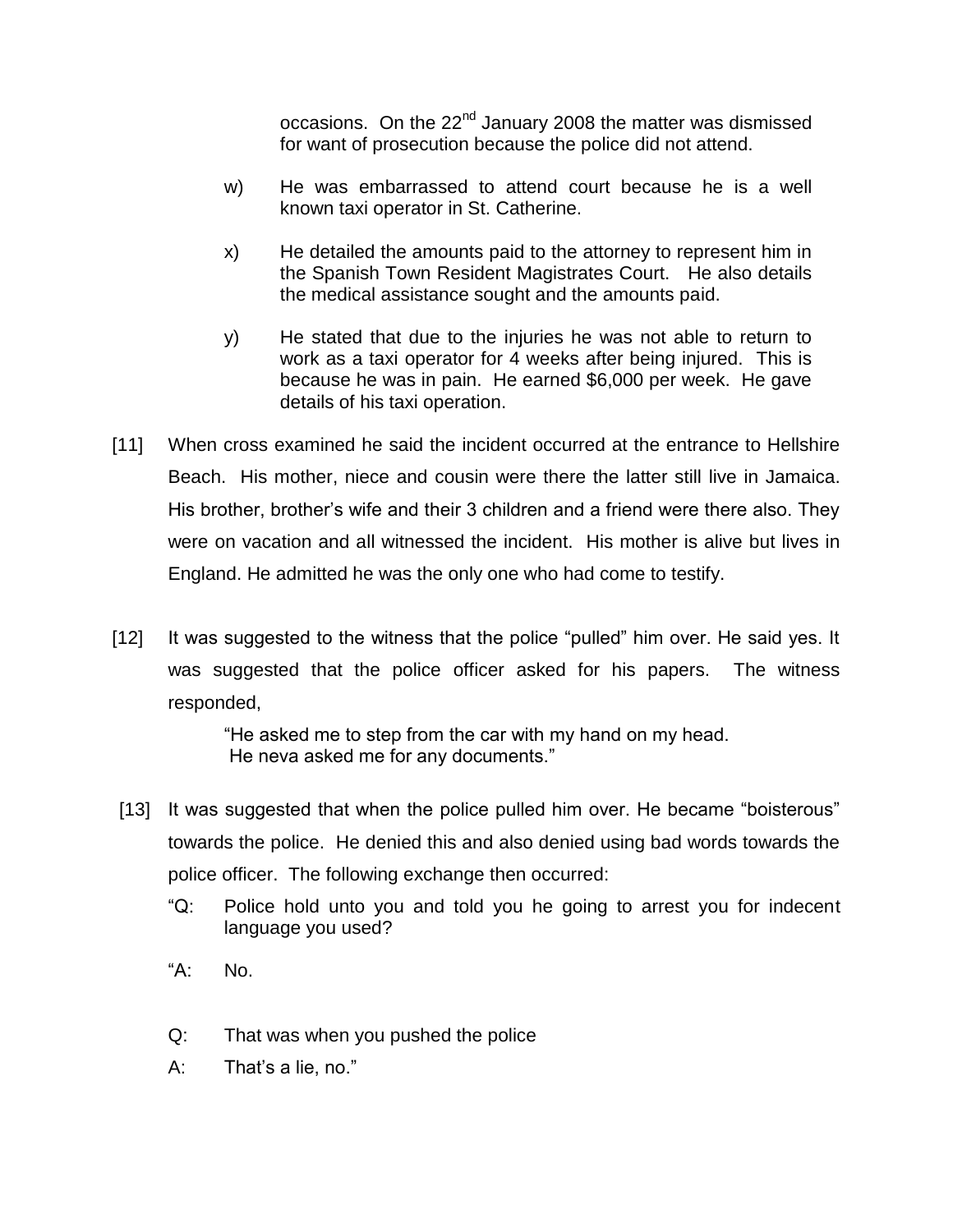- [14] The witness affirmed to the cross examiner that when taken upstairs at the police station he was told to stoop and squat. He said it was the officer who arrested him who did that. It was then put to the witness that that allegation did not appear in the Particulars of Claim and this was admitted.
- [15] He told the cross examiner that when he visited the doctor it was not Doctor Francis he saw. He could not recall the doctor's name. He was asked when did he go to the doctor and responded, "The day after I got bail." He was asked what the police used to beat him and said, "Baton stick and hand." He stated that it was in his statement that the police used baton but after having been shown the statement admitted it was not stated there. He mentioned he was beaten all over his body and side. It was suggested that he was never beaten at all but he denied that.
- [16] The following exchange occurred:

Suggestion: You assaulted the police officer when he was arresting you.

- A: No.
- Q: You used indecent language?
- A: No I was so glad to see them come to the beach.
- Q: You resisted arrest refuse to enter the police vehicle?
- A: No ma'am, not true.
- Q: At no times the police officer beat you?
- A: Yes ….they beat me bad.
- Q: Suggest not even a family members is here to give evidence for you is because it did not happen?
- A: It happened. If you did tell me to bring a family member who was with me at the time I would bring him."
- [17] He stated that he got bail the following day in the morning. In re-examination an effort was made to clarify the date on which bail was given but the witness said, "Mi get bail on  $17<sup>th</sup>$  due to how long it happen I can't remember exactly to how long it did happen." In answer to a question from the court as to why there was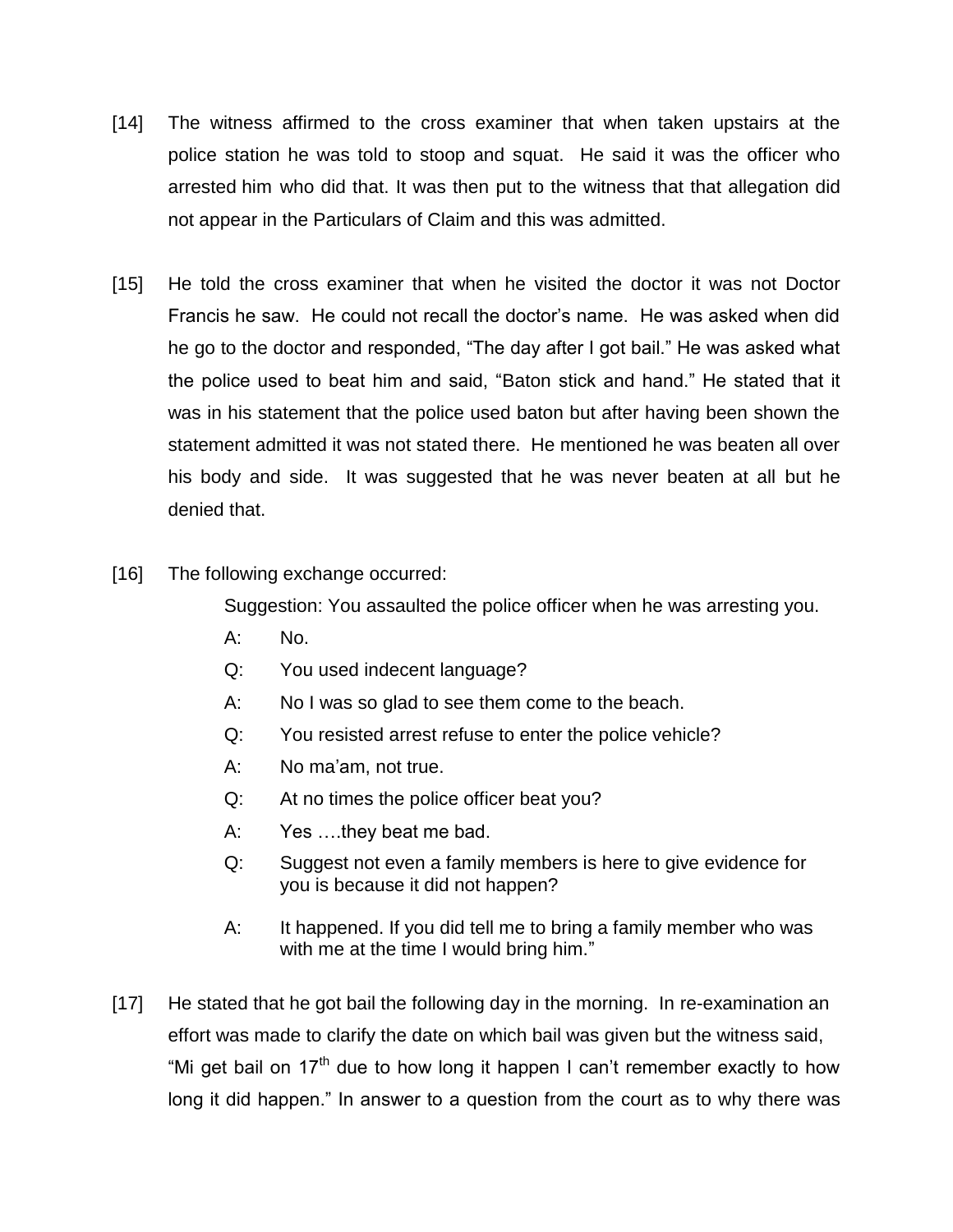no reference to the use of a baton he said, "Because when I explain to my lawyer mi never explain they use a baton mi just seh they hit me all over my body"

- [18] The Claimant's next witness was Doctor Omar Francis. Gary Hemans he said, had been a patient for 6 or 7 years. In October 2011 he prepared a medical report. This was identified as medical report dated  $19<sup>th</sup>$  October 2011 and admitted in evidence as exhibit 1. When asked whether he was the doctor who saw the Claimant he said "no." The Crown indicated they had no objection to the doctor refreshing his memory from documents in relation to Mr. Heman's medical records. Having done so Dr. Francis indicated it was Dr. Mortel Samuels who examined the Claimant. He is unable to contact Dr. Samuels who no longer works at that office and is believed to have migrated. Dr. Francis admitted that exhibit 1 was prepared from the file notes.
- [19] When cross examined Dr. Francis said he did not think it appropriate to say in the report that he had not examined the Claimant. He disagreed the report was misleading but admitted it could have stated the source of the information. He said from the records the Claimant was seen twice in relation to this incident. He admitted the injuries reported were not serious or life threatening. He was asked whether he had Dr. Mortel's report and replied:
	- "A: He did a police report.
	- Q: Did he do a medical report?
	- A: A police report is a medical report."

The witness was asked whether the reported injuries were mostly to the head and he agreed.

- "Q: Nothing to speak to beating all over the body?
- A: No."
- [20] In re-examination he was asked about the police medical. He indicated he was familiar with Dr. Mortel Samuels's signature as he had worked with him for a year or two. He identified Dr. Mortel Samuels' signature on a document. An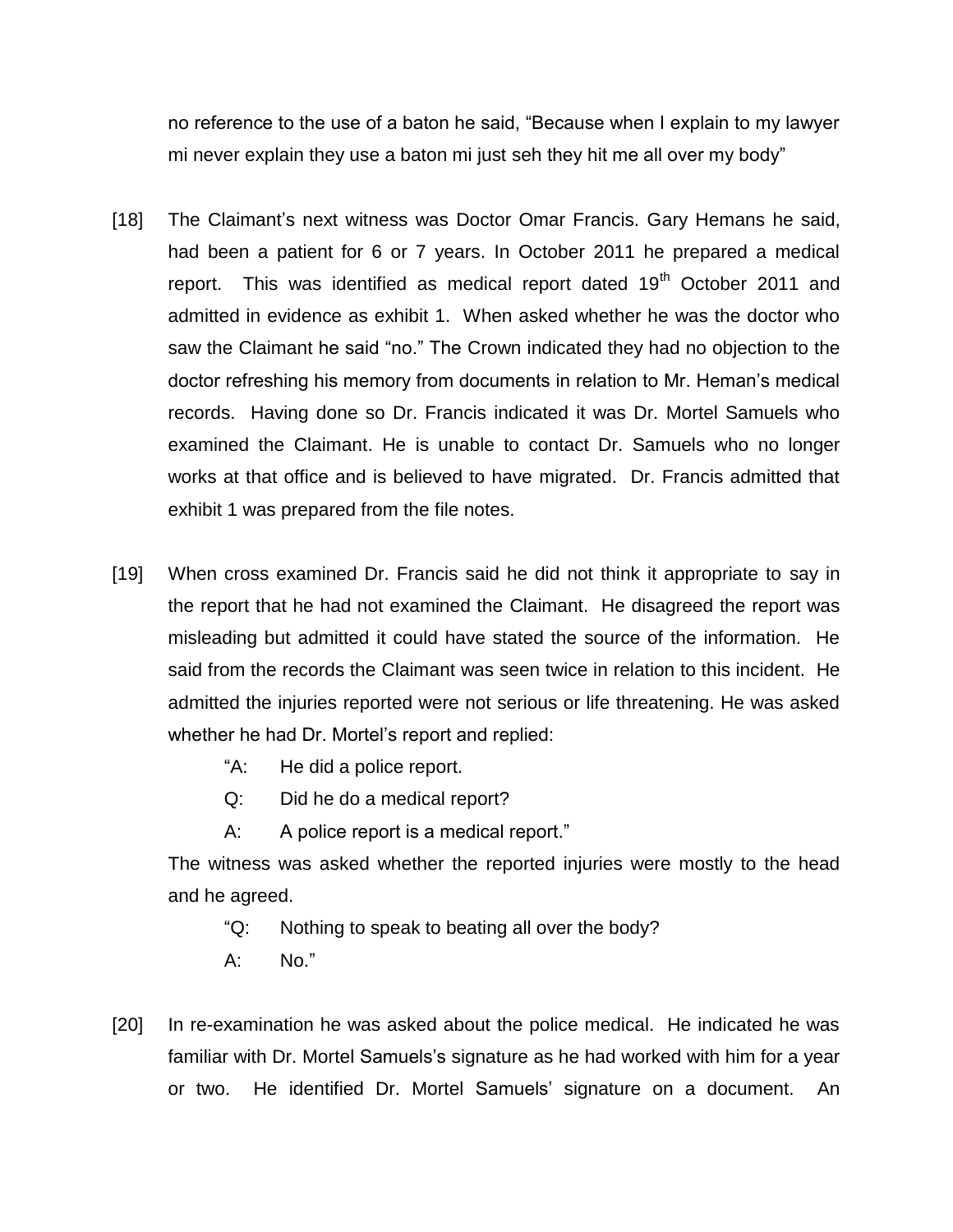objection was taken to its being tendered as it was not signed by a Justice of the Peace, this was not a criminal court and it was not prepared by the witness. I decided to admit the document as **Exhibit 2** being a medical report dated 17<sup>th</sup> May 2007 signed by Dr. Mortel Samuels. I admitted the document pursuant to section 31E of the Evidence Act as a document made by a witness who could not be located and it was impractical to get him to the trial. I also exercised my discretion to abridge such time as was necessary. Secondly, I admitted the document not only to prove the truth of the contents but because its existence supported the assertion that a visit was made to the doctor by the Claimant at that material time.

- [21] The Crown was therefore given a further opportunity to cross examine, although the document was admitted in consequence of information uncovered in crossexamination. The witness (Dr. Francis) was asked whether Dr. Samuels ever wrote in his presence and the witness agreed that as they attended the clinic on separate days he possibly had never written in his presence. The following exchange occurred:
	- "Q: How you come to know Dr. Samuels's signature?
	- A: I have seen it on many occasions on dockets where he would have seen my patients."

He was also cross examined about when Exhibit 2 was prepared but was not able to say when he became aware of it. The following exchange occurred,

- "Q: You say that is a copy where the original came from?
- A: I don't know …..
- Q: The document was it signed by a Justice of the Peace?
- A: There is none.
- Q: You say you weren't present, can you say for sure it was created by Dr. Samuels?
- A: Yes."
- [22] The Claimants' case was then closed. The Defence called Cpl. Andell Stewart. His witness statement dated  $19<sup>th</sup>$  September 2012 was allowed to stand as his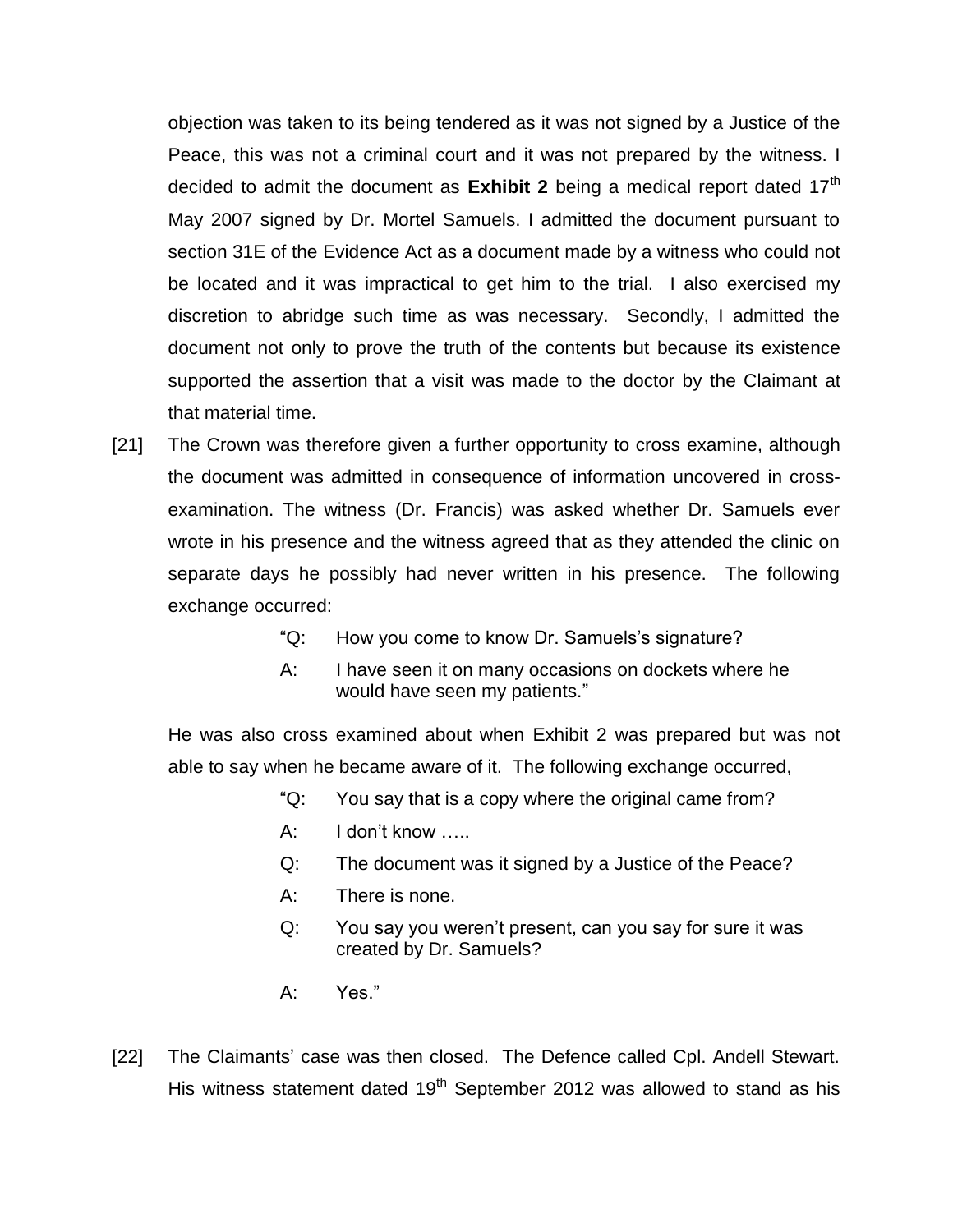evidence in chief. In that statement he revealed he was a 14 year member of the Jamaica Constabulary Force. He had been promoted to the rank of Corporal in 2008. On Wednesday  $16<sup>th</sup>$  May 2007 he was accompanied by Cpl. Calvin Allen and Constable Wayne Powell. They were dressed in blue denim uniform and wearing bullet proof vests and had their regulation numbers written boldly on them. They were conducting mobile patrols in St. Catherine South Police Division.

[23] At approximately 10:50 p.m. whilst patrolling Hellshire Beach he observed 3 cars coming from the beach towards the entrance. The cars included a white Toyota Corolla. According to the officer:

> "Based on the fact that cars with similar features are often stolen and used in the commission of crime I indicated to the other members that I wanted to check out this car. As a result the driver was signaled to stop and he complied. I told the driver who is the Claimant in this case that I wanted to check the documents as also the car to see if there were any breaches and also two other adults who were in the car."

- [24] He further states that at this time 2 other cars stopped and the occupants came to where the Claimant stopped. He heard the Claimant say "a wha you a stop man fah, onu love pressure man too much and unu so dunce, pussy hole a money onu a look. Fuck off me nuh fraid a onu, anything a anything a blood cloth."
- [25] Said the witness in his statement, "At this point I held onto the Claimant and told him that I was going to arrest and charge him for indecent language. He held onto my shoulder and pushed me away and said, "let go off mi blood cloth."
- [26] The witness stated that Cpl. Allen at that point intervened and the Claimant was held and pushed into the police service vehicle. He resisted but they were successful. The witness stated: "At no point in time did I or any member of the police party hit the Claimant. Further, we did not search the Claimant or anyone."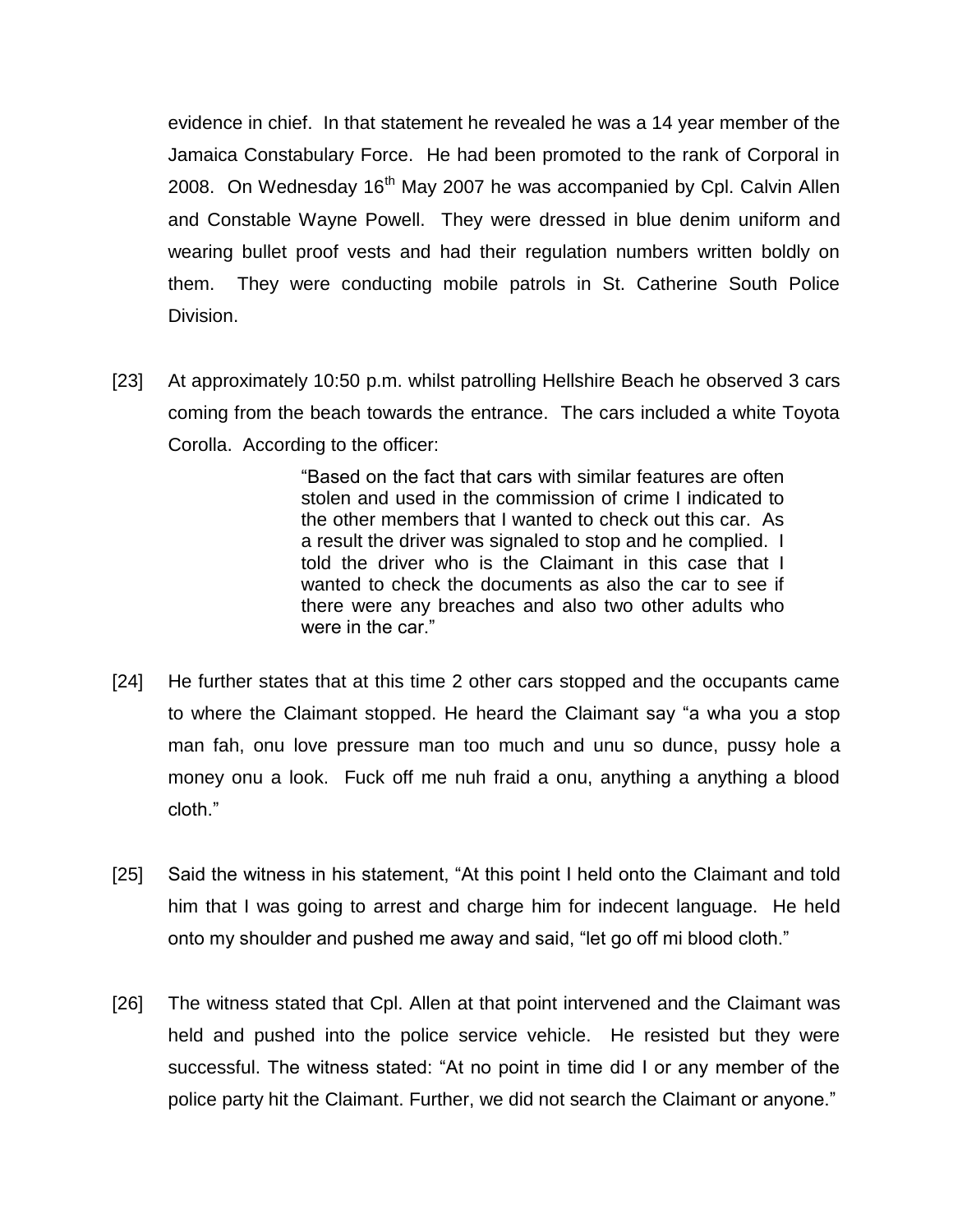- [27] When cross examined it emerged that Cpl. Stewart was the driver of the police jeep. He signaled the Claimant to stop by putting on his blue flasher light and speaking to him though the car window. When the Claimant stopped Cpl. Stewart came out of the service vehicle and approached the Claimant's vehicle. Before the Claimant stated the offensive words the witness told him that the reason he was stopped was because he wanted to check his documents and that of the vehicle as also to search the vehicle itself. The Claimant had already come out of the vehicle when this exchange occurred. The witness could not recall if children were in the Claimant's vehicle.
- [28] The following exchange occurred:
	- 'Q: You are of the view you had a legal right to stop Mr. Heman and to check if any breach of the law?
	- A: Yes.
	- Q: Was that your sole reason?
	- A: Yes.
	- Q: When Mr. Heman uttered those words to you what did you do?
	- A: I informed Mr. Hemans that I was going to arrest him for uttering indecent language and hold onto him.
	- Q: Where you held him?
	- A: His waist band.
	- Q: Is that all he did before you hold him was utter those words?
	- A: Yes sir.
	- Q: Front of waist band?
	- A: Yes sir."
- [29] The witness then stated that the Claimant then held onto his shoulder and uttered expletives. He pushed the witness who let go his waistband. The hold on the shoulder was in the nature of a grab on the shirt. The witness denied holding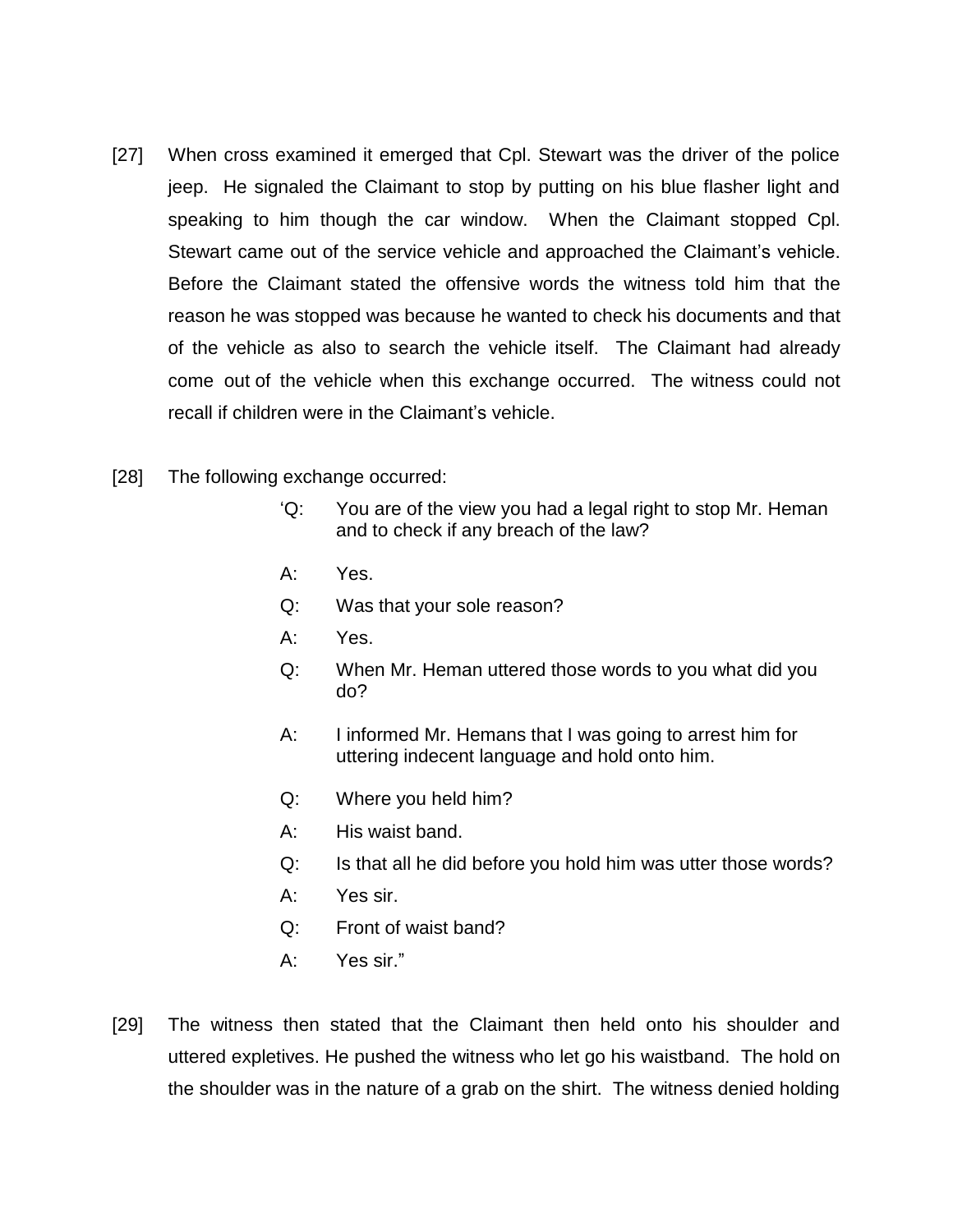the Claimant's hand after the words were issued and maintained it was his waist. When reminded that he had on a bullet proof vest the officer stated he grabbed the shirt above the vest. He said Cpl. Allen intervened and held the Claimant by the front of the waist band. The witness said the Claimant began to resist by "flashing" away but he cannot recall whether in doing so he hit Cpl. Allen. The witness said he watched this and observed other persons around but did not pull his firearm. He said Cpl. Allen held the Claimant and pushed him into the vehicle. The following exchange followed:

- "Q: From the moment he intervened to hold his waist Cpl. Allen was the only one who held Mr. Hemans until he got into the vehicle?
- A: Yes.
- Q: You assisted by standing close by?
- A: Yes.
- Q: Never touched Mr. Hemans?
- A: No.
- Q: Please look at paragraph 6 of your witness statement, you say "we", what do you mean by that?
- A: "We" could have been a mistake.
- Q: Could?
- A: It is a mistake. It should read Cpl. Allen had to pull Claimant and put him in the vehicle."
- [30] In answer to the question what was Cons. Wayne Powell doing the witness stated that he was "giving coverage and protecting us."
- [31] The witness stated that the Claimant was taken to the Portmore Police Station because he had assaulted officers and used indecent language and resisted arrest. He was charged with assault and calumnious language. The witness admitted he considered the charges to be serious. He wrote a statement and gave it to Cpl. Allen. The Claimant was charged and granted bail to attend the Spanish Town Resident Magistrate Court on 29<sup>th</sup> May 2007. The witness said he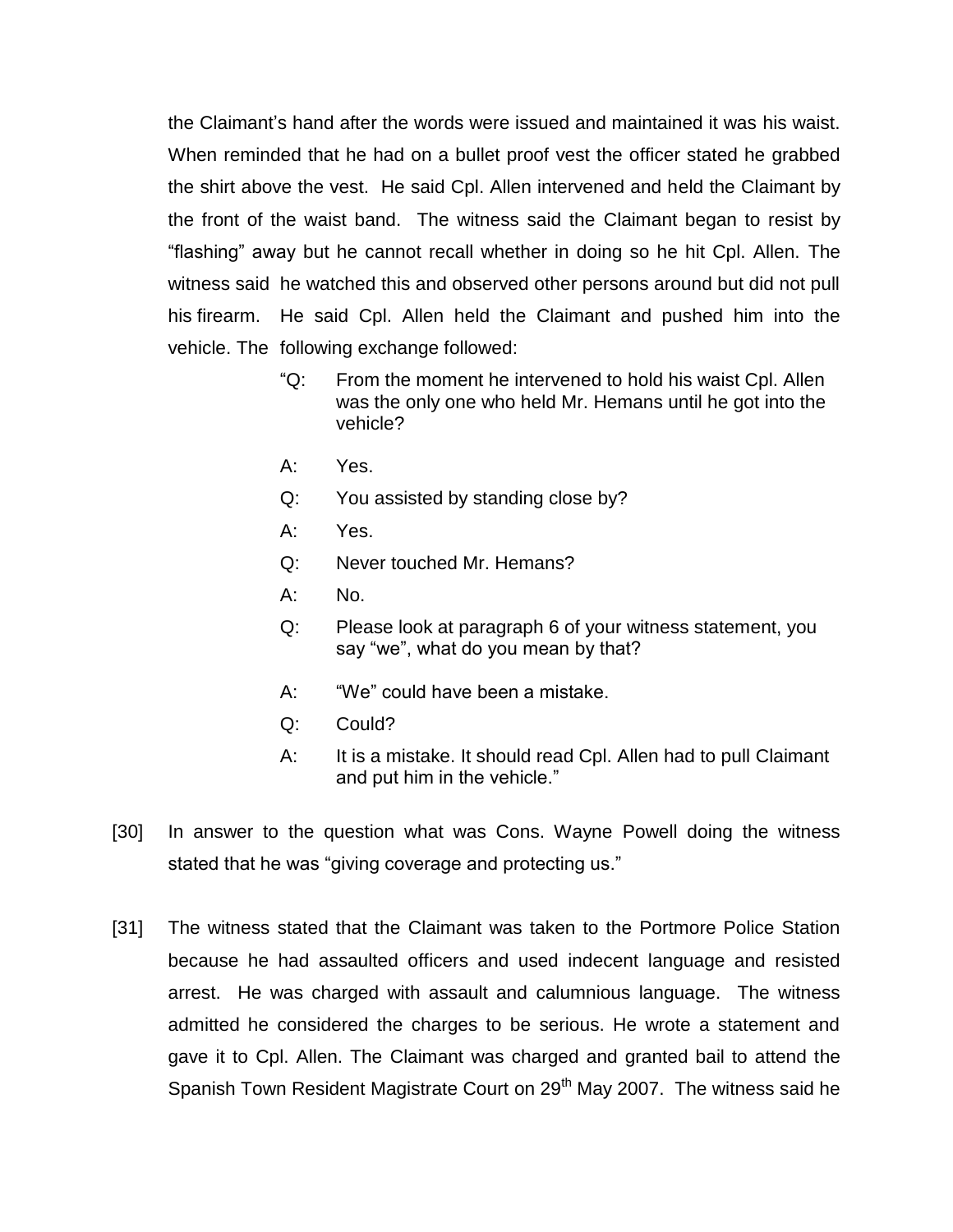attended court on that date. However while at court the case was not called, he however got the next date for court but did not attend on the  $2^{nd}$  occasion. Neither did he attend on the  $3<sup>rd</sup>$  date. He stated that he was in court on the  $4<sup>th</sup>$ occasion. The following exchange followed:

> "Sugg: You have never been present in Court even once when case was called up.

- A: I disagree.
- Q: You are aware that this matter was dismissed for want of prosecution?
- A: Yes.
- Q: How many times you attended court?
- A: On more than 2 occasions. The last occasion I was informed a warrant had been issued for the accused and I will be subpoenaed. I was never ever subpoenaed or summoned hence my non-attendance."

The witness denied knowing that the case was dismissed for want of prosecution. He said it was Cpl. Allen who informed him that a warrant had been issued for the accused. He also stated that he was not present in Court when the matter was called on 2 of the 3 occasions that he actually attended court. He was unsure of the dates he attended. He was shown a document and having seen it was able to verify the court dates as  $3<sup>rd</sup>$  July 2007, 28<sup>th</sup> August 2007, 28<sup>th</sup> September 2007, and 9th October 2008. He was however still unable to say which dates he attended.

- [32] The witness stated that Mr. Hemans had been asked to produce his car papers, his driver's licence, Certificate of Fitness, Registration and insurance. He stated that Mr. Hemans had not produced them at the scene. He did not know whether it was an offence not to produce them as he would have to consult the Road Traffic Act. The following exchange occurred:
	- "Q: Did he refuse to allow you to search?
	- A: No he did not refuse.
	- Q: Did he prevent you from searching the vehicle?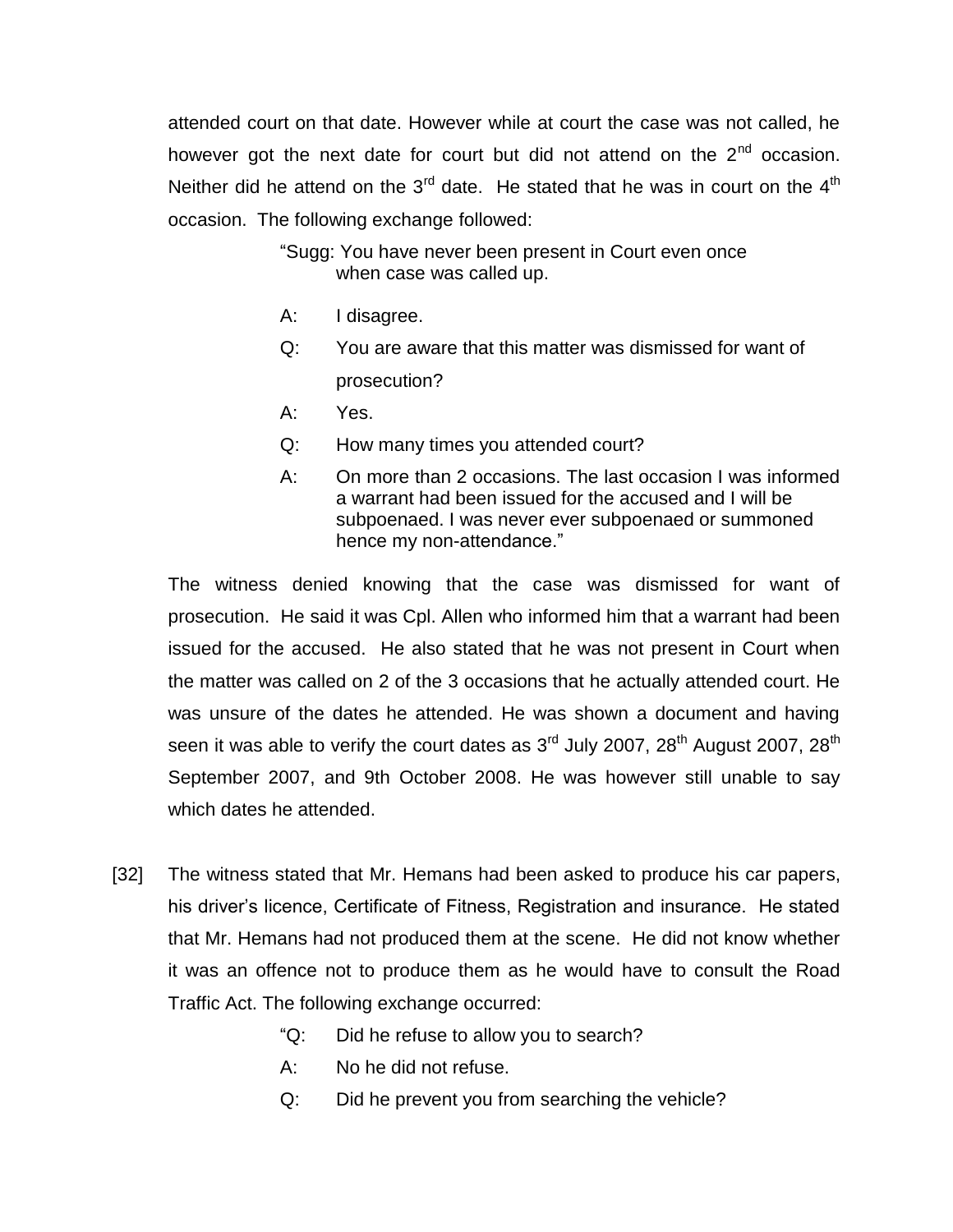- A: No. But he committed other offences that we were pursuing which was indecent language.
- Q: Is it correct to say when you attempted to search Mr. Hemans vehicle he held onto you?
- A: I did not attempt to search.
- Q: Not correct that you held onto him and told him he had assaulted. That sequence not correct?
- A: Not correct sequence, not true."
- [33] He stated that he would be surprised to learn that no information in respect of the charge of resisting arrest was ever laid against the Claimant. He could not remember the details of the charges that were before the court. The witness said the indecent language used by the accused was: "pussy hole fuck off any blood cloat thing a anything" and the abusive and calumnious language used was : "the whole a unnoo a dunce a money unnoo a look."
- [34] It was suggested to the witness that when he stopped the Claimants vehicle he was already outside his vehicle. This he denied. It was suggested that he pointed a high powered weapon in the direction of the Claimant and the witness denied he had such a weapon. It was suggested there were 2 small children in the Claimant's vehicle, he acknowledged that children were on the scene but could not say if they were in the Claimant's vehicle. Children were part of the group.
- [35] Detailed suggestions were put to the witness as to the sequence of events. He denied they had any batons with them. They had he said only guns and handcuffs. The officer saw no one hit Mr. Heman at all; he received no injury at all. It is important I think to note that the officer admitted that the children were crying.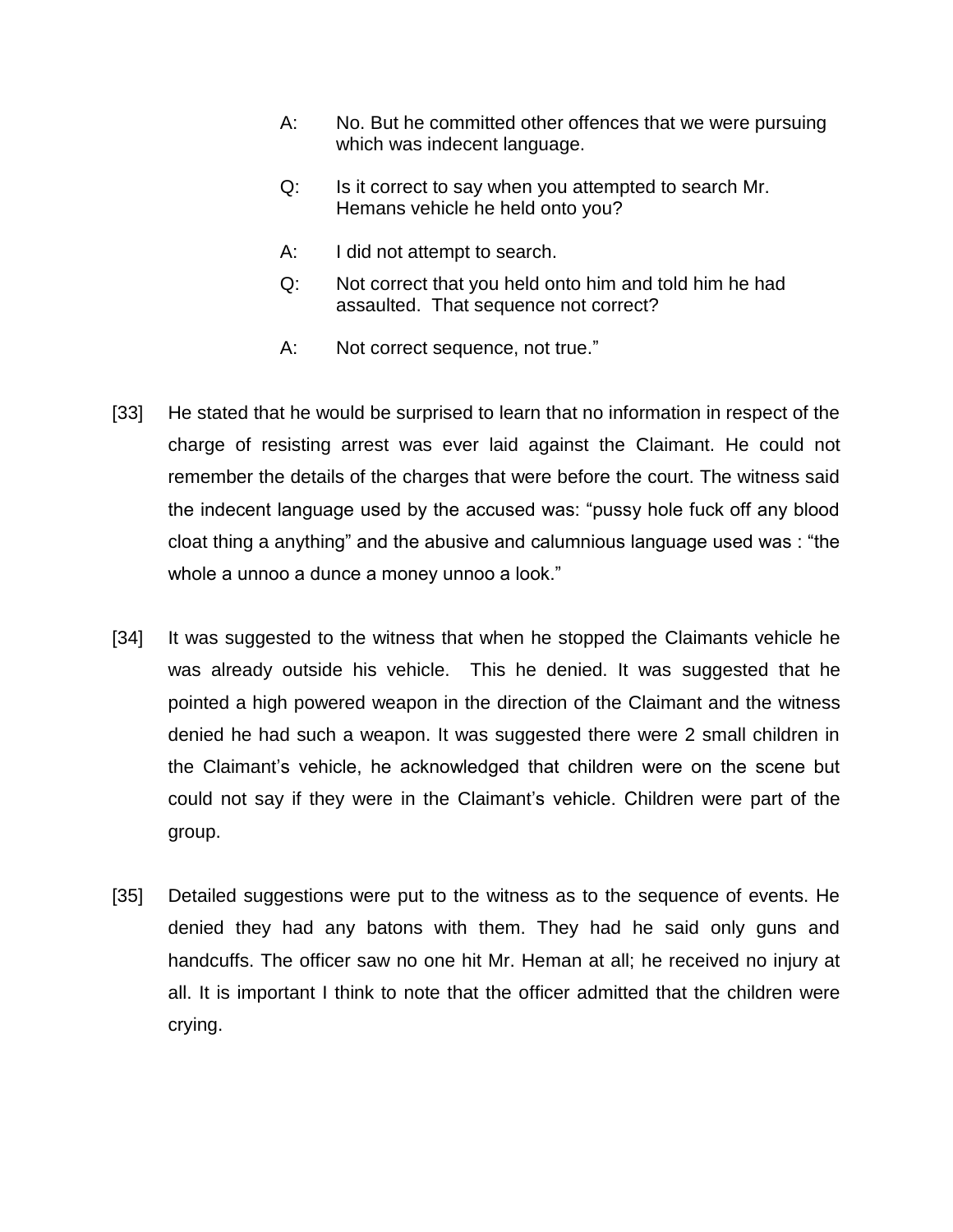- [36] When re-examined Cpl. Andel Stewart stated both the Court Marshall and Cpl. Allen told him a warrant was issued for the complainant. In answer to the court the following exchange occurred:
	- "J: Is there a reason why you chose to physically arrest rather than issue a summons for the use of indecent language?
	- A: No particular reason.
	- Q: had you seen the complainant prior to that incident?
	- A: No.
	- Q: Had you been on the beach before?
	- A: Yes patrolling the same day patrolling.
	- Q: When you signaled the vehicle to stop were you aware the 3 cars were travelling together?
	- A: No."
- [37] The Defendant's next witness was Cpl. Allen. He was sworn and his witness statement dated 19<sup>th</sup> September 2012 allowed to stand as his evidence in chief. In that statement he indicated that on the  $16<sup>th</sup>$  May 2007 he was dispatched to commence mobile patrol in the Portmore area which includes Hellshire, Waterford, Bridgeport and the Caymanas area. He was along with Constable Wayne Powell and Andel Stewart and they were in a marked police vehicle and similarly attired in blue denims and bullet proof vest marked "police." He was armed with a 9 mm browning pistol.
- [38] At approximately 10:50 p.m they entered the main gate of the Hellshire Beach. He saw a white Toyota Corolla motor car driving out of Hellshire Beach towards the main gate. Constable Stewart said he wanted to check the car and so signaled it to stop. His account then proceeded as follows:
	- "6. I heard Constable Stewart asked the driver for the documents in respect of the said motor car as also his driver's licence. It was the first time I was seeing the driver and I later learned his name was Gary Hemans, who is the Claimant in this matter. Constable Stewart requested the other occupants in the Toyota Corolla to step out of the vehicle as he wanted to search the vehicle. "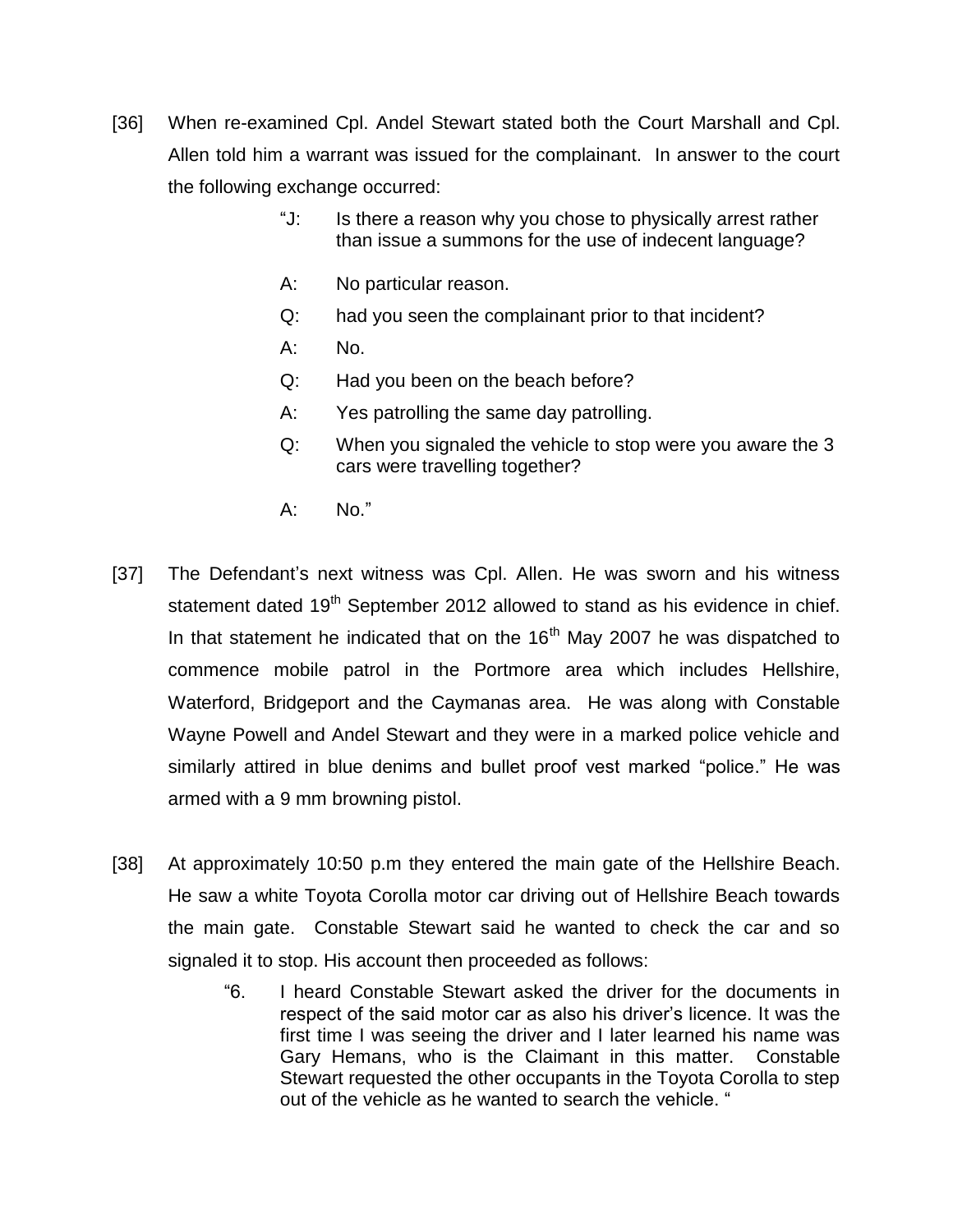- 7. During this time two other vehicles drove up and stopped and the occupants of these two vehicles came from the vehicles and came up and started enquiring what was happening.
- 8. I heard the Claimant say to Constable Stewart: "a when onnu stop mi fah," "oonu dunce like pussyhole" "fuck off mi nah fraid a onnu", "anything a anything to blood cloth."
- 9. I then saw Constable Stewart hold onto the Claimant by his hand and told him that he was arresting him for abusive and calumnious language. The Claimant then held onto Cons. Stewart by his shirt in the region of his chest and pushed him away and said "leggo off mi blood cloth bway."
- 10. I immediately went to the assistance of Constable Stewart and I held on to the Claimant and told him that I was arresting him for Assaulting Police, Indecent Language and Resisting Arrest.
- 11. I told him to get someone to drive his motor car as he would be taken to the Police Station in our service vehicle. He was however quite reluctant and uncooperative and refused to go into the police vehicle. I had to pull him and placed him into the vehicle and he was transported to the Portmore Police Station where his arrest was recorded by me and he was handed for safe custody."
- [39] The Claimant he states was bailed on  $17<sup>th</sup>$  May 2007 to appear in the Resident Magistrate Court on the  $29<sup>th</sup>$  May 2007. The witness said he laid 3 informations on the  $28<sup>th</sup>$  May 2007 numbered 3308-3310/07. On the  $29<sup>th</sup>$  May 2007 he arrived at Court after the case was mentioned. On the  $3<sup>rd</sup>$  July he was again late and was told the matter was adjourned to the  $28<sup>th</sup>$  August, 2007. On that date he did not attend as he had another case in the Gun Court. He was not issued with a subpoena or bench warrant to attend Court. He admits he should have paid more attention in tracking down the progress of the case.
- [40] When cross examined Corporal Allen stated that the upper part of his chest by the shoulder was covered by the bullet proof vest. The witness said he was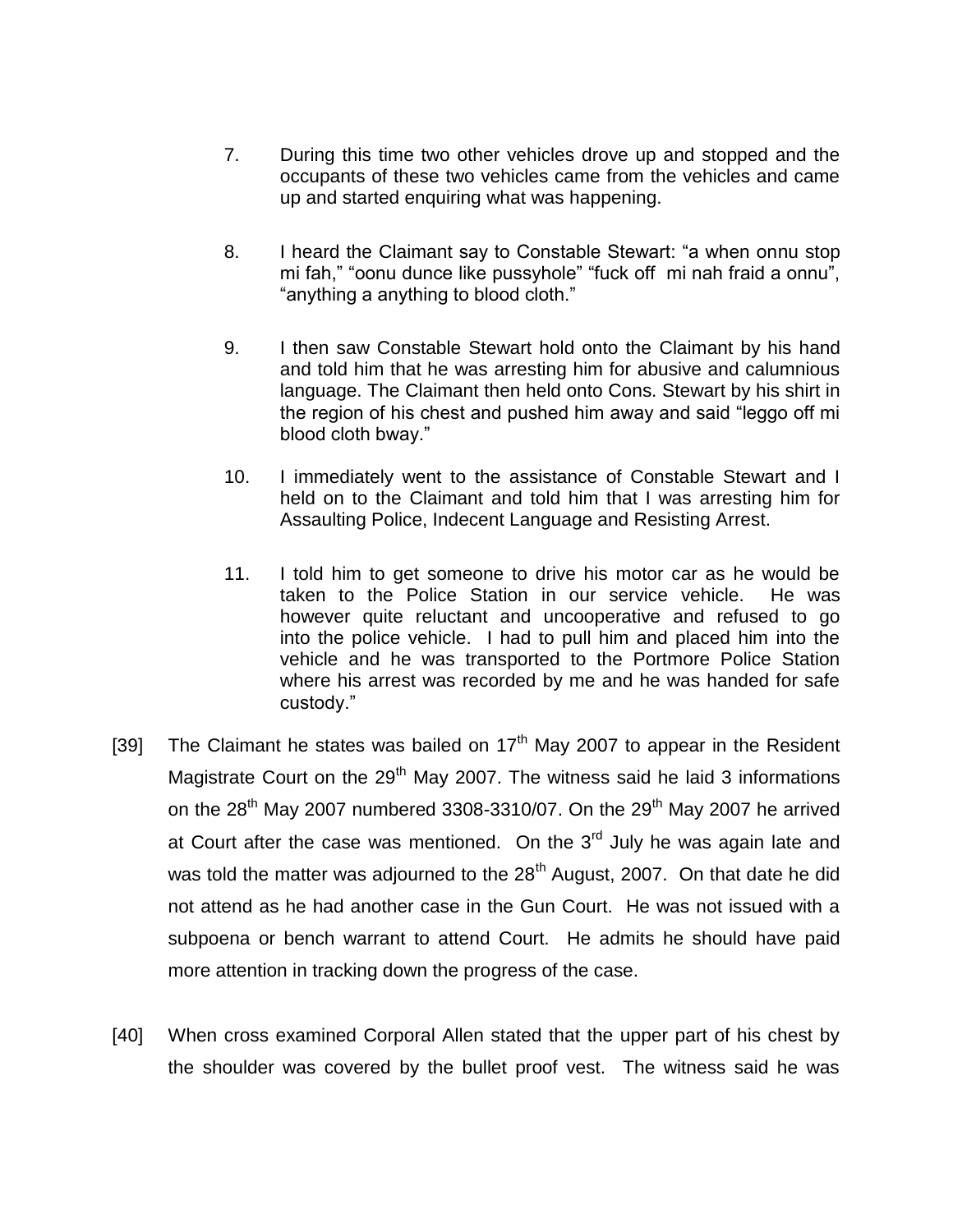standing beside the service vehicle when the other vehicle stopped. Cons. Stewart walked up to the other vehicle.

- [41] He did not have a baton neither did his colleagues. He heard Cons. Stewart ask the driver to produce documents and ask the other passengers to step from the vehicle as he wished to search it. He denied there were children in the vehicle. The following exchange occurred:
	- "Q: Mr. Heman when Cpl. Stewart ask him to produce documents and driver's licence did he respond?
	- A: Yes he responded being I heard him say, "wey unno stop mi now fah. Unno love pressure man. A money unno a look"
	- Q: He said that?
	- A: He continued uttered some language, he said, "Mi nah fraid a unnooo a blood cloat. Anything a anything."
	- Q: What next?
	- A: I saw, when I heard those words I immediately started walking over to where Cpl. Stewart was.
	- Q: Where was Cpl. Stewart in relation to Mr. Hemans?
	- A: Right beside him. I saw Cpl. Stewart hold him in his waist band and told him he is going to arrest him. By this time I reach to where they were standing. I saw Mr. Hemans shove Cpl. Stewart in the region of his chest upper chest.
	- Q: He was still standing beside him?
	- A: Yes.
	- Q: What next?
	- A: I held onto Mr. Hemans.
	- Q: Where?
	- A: In his waist band.
	- Q: Back or front?
	- A: Front.
	- Q: Cpl. Stewart held him where?
	- A: To the front.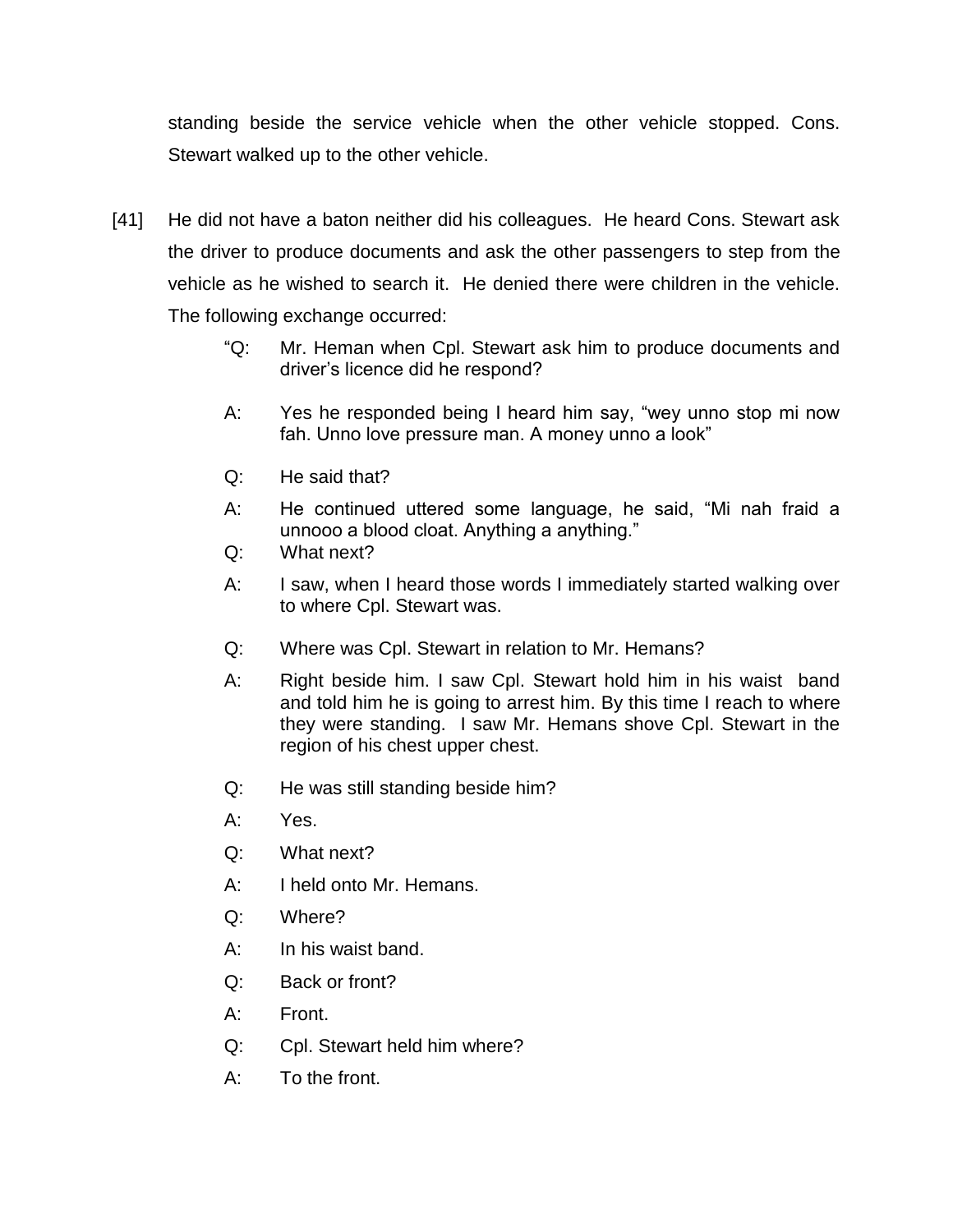- Q: Both of you held him to the front?
- A: Cpl. Stewart by the hand let go of his grip. I was holding him in his waist band.
- Q: Why?
- A: I hold onto him because of his action and the words he uttered and his whole behaviour.
- Q: Meaning?
- A: The loud tone and the words.
- Q: He was breaking law by a loud tone?
- A: No.
- Q: What behaviour?
- A: The loud tone and gesticulation.
- Q: How?
- A: He was flashing his hand cursing bad words "anything a anything: etc.
- Q: You have your witness statement there?
- A: Yes.
- Q: Look at paragraph 9. You see you say Cons. Stewart held Claimant by hand. Do you want to change that?
- A: No.
- Q: Which is true was it in the waist band or hand?
- A: At some point by his hand but in waist band also.
- Q: The first holding of Heman by Cpl. Stewart was waist band?
- A: yes.
- Q: Where in witness statement is that?
- A: not in here."
- [42] The witness was then asked to demonstrate how the Claimant held Cons. Stewart by his shirt. The witness at this juncture indicated the centre of the chest and that the bullet proof vest was down in the center of the chest. The witness said he held the Claimant in his waist and told him he was arresting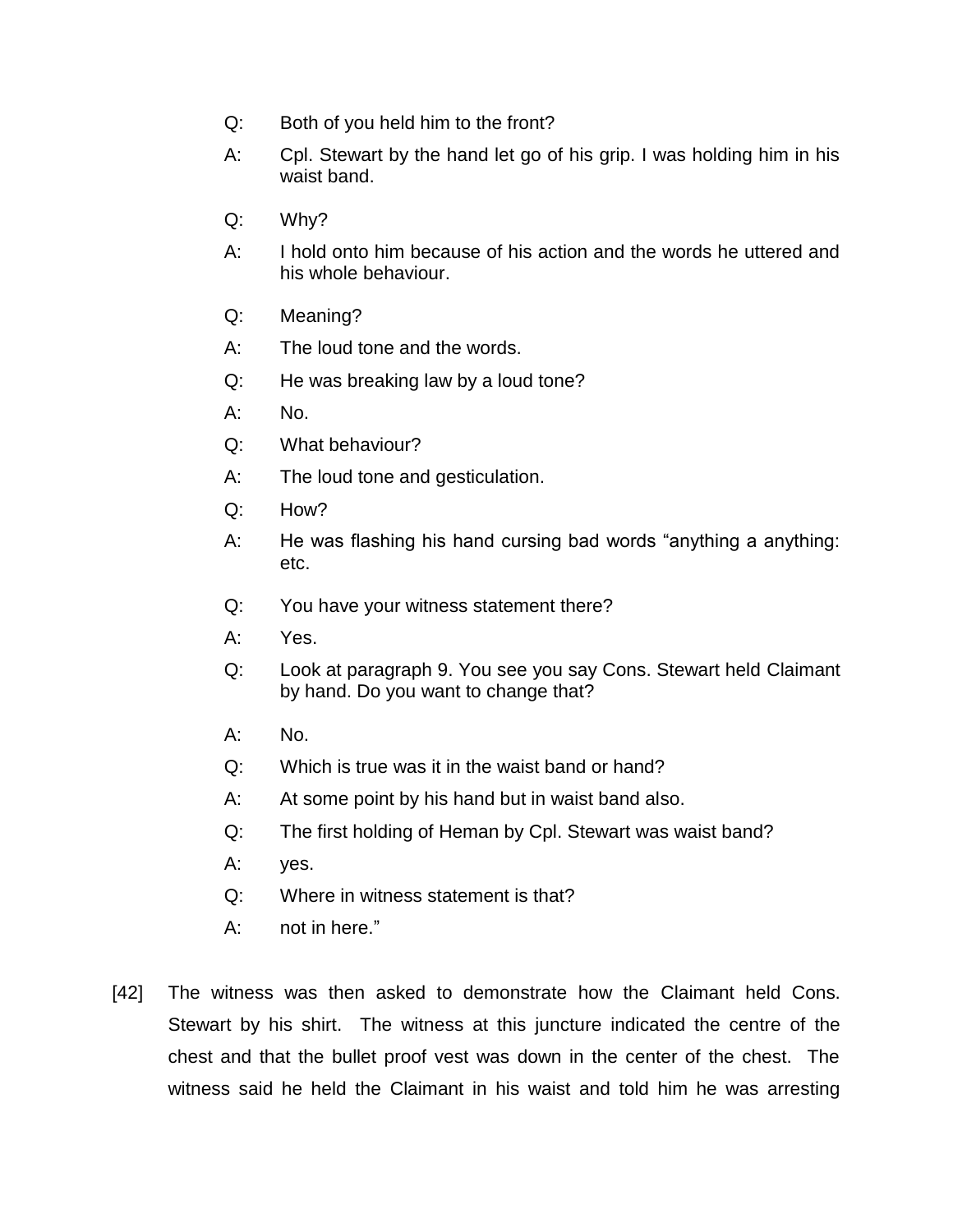him for assaulting the police, indecent language abusive and calumnious language and resisting arrest. He had seen these offences committed against Cpl. Stewart. He then told the Claimant to arrange to have someone drive his vehicle as he was to be taken in the service vehicle to the police station. He said at first the Claimant was reluctant but at the urging of his family and friends he eventually complied. The following exchange occurred:

- "Q: After the ……insistence of family members what did he do?
- A: He walked into the service vehicle. I was still holding him but he went in there.
- Q: At insistence of family members he started to co-operate with you?
- A: Yes."

The witness could not recall if he had handcuffed the Claimant. He stated that at the point he intervened Cpl. Stewart was holding the Claimant's hand and he stepped "like a mediator" because he "did not want any harm to be done." He also said that he asked Cpl. Stewart to let the Claimant go. He admits he was the arresting officer.

- [43] The witness stated that it was his duty to make the entry in the station diary and that he did so on the  $17<sup>th</sup>$  May 2007. He disagreed that his account of the incident differed from the entry in the station diary.
- [44] The witness was asked:
	- "Q: Is it correct to say that Cons. Stewart attempted to search Mr. Heman's vehicle and Mr. Heman held onto him?
	- A: No sir, don't remember that, not correct.
	- Q: Is it correct that Cons. Stewart held onto him and told him he had assaulted him is that correct?
	- A: Cons. Stewart held onto him and told him. No not in the sequence.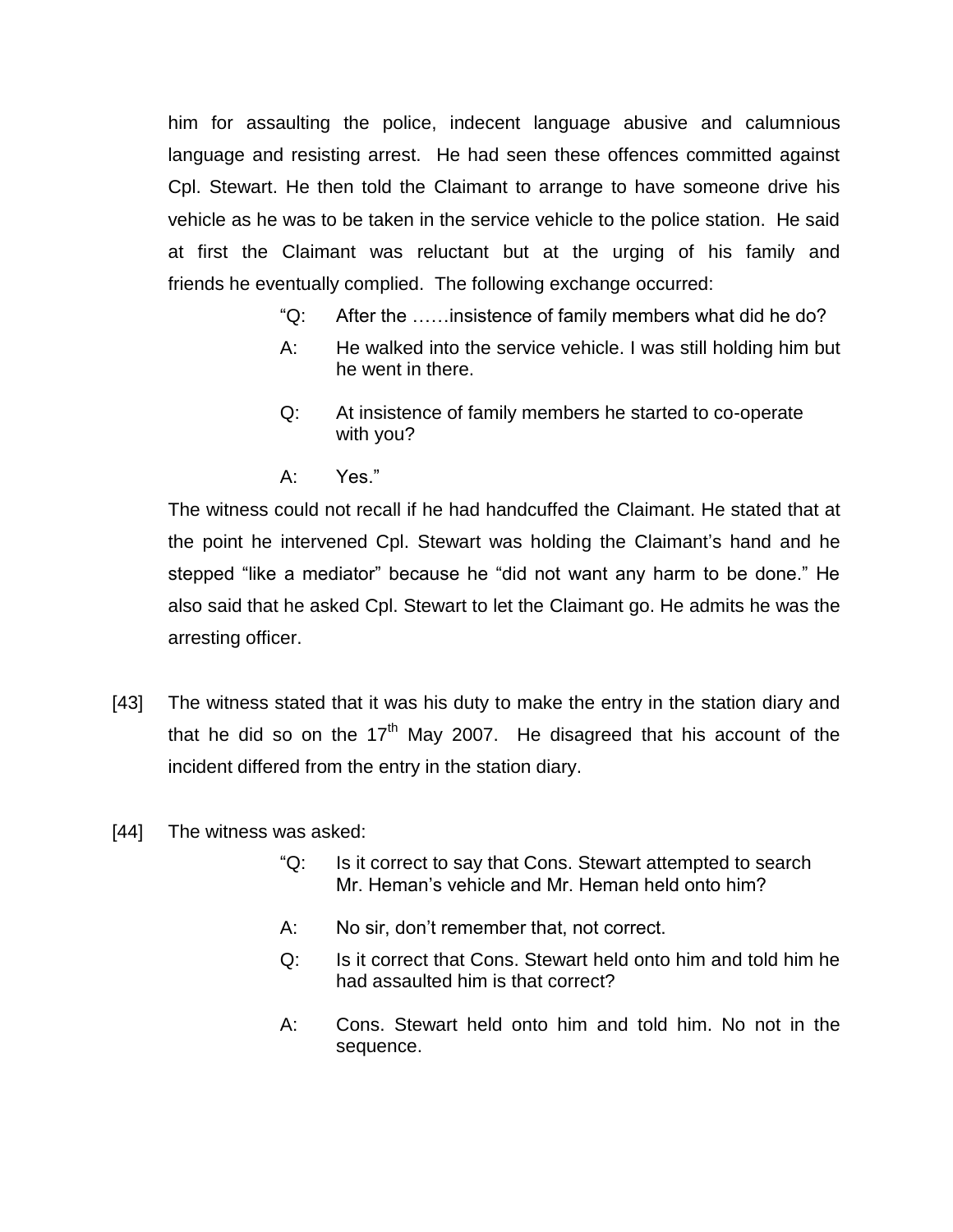- Q: When you made the entry in the Station Diary of Portmore Police Station did you use these words, "Cons. Stewart who was a member of the patrol attempted to search the motor car and the accused held onto him. Cons. Stewart in return held onto him and told him that he had assaulted him?
- A: Yes.
- Q: That entry was that the truth?
- A: Yes."
- [45] The witness admitted that no information in respect of resisting arrest had been laid. The following exhibits were admitted: Information 3310/07 – Abusive language **Exhibit 3**. Information 3308/07 Indecent Language **Exhibit 4**. Information 3309/07 for Assaulting Constable **Exhibit 5**.
- [46] The witness stated that when asked for the car documents the Claimant refused to produce them.
	- "Q: What did Mr. Hemans say that cause you to say he refuse to produce them?
	- A: Well immediately he was stopped and told to come from, the vehicle he started to get boisterous. He was asked for it. That was when he asked "wah unnoo a stop mi for."
	- Q: You say he was asked for it did he respond?
	- A: He said mi nuh have nuh document.
	- Q: You as an officer took that to mean he was refusing?
	- A: Yes.
	- Q: You are aware that is an offence?
	- A: Yes, failing to produce.
	- Q: Can you tell us why you never charged him for it?
	- A: Because evidently they were produced.
	- Q: You mean his licence also was produced?
	- A: Yes.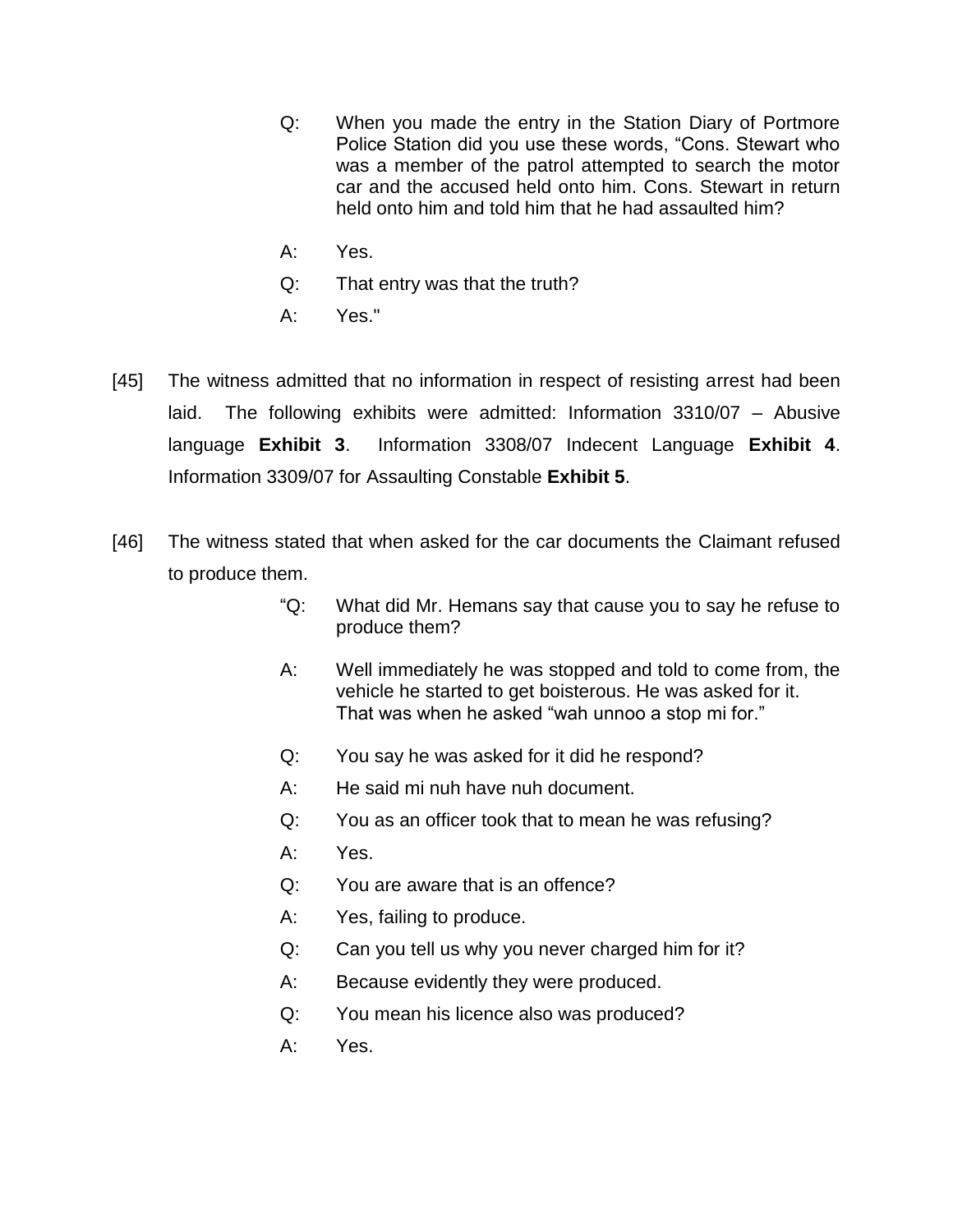- Q: The offences are Petty Sessions?
- A: Yes.
- Q: Why since you got drivers licence etc why not just issue a summons to Court as opposed to locking him up?
- A: Reason is we had him right there so I am always going to proceed by arresting. I took the decision to lock him up. I mean arrest and charge him at the station."
- [47] The witness was asked whether he did anything to facilitate the Claimant being bailed at the Station that night. He answered in the affirmative and said among other things he facilitated him getting a phone call. This was whilst the Claimant was in the guard room at the Police Station in the early hours of the 17<sup>th</sup> May, 2007. The witness then acknowledged that there was a cell diary which minuted when persons were locked up. The witness denied that the Claimant was taken to the cell at 11 p.m. on the  $16<sup>th</sup>$  May, 2007. He however admitted that he was not admitted to bail until 10:00 a.m. on the  $17<sup>th</sup>$  May, 2007. The witness could give no reason when asked as to why that was so.
- [48] In re-examination the following exchanged occurred:
	- "Q: In statement you said you had to pull him and place him in vehicle but in answer to counsel you say he walked which is correct?
	- A: I should have said I pulled him part of the way from his vehicle. When he was first told to he said he was not going into the vehicle."

The witness was also asked about the inconsistency in stating that he saw Cons. Stewart hold the Claimant's hand and waist and when asked "which is correct?" answered "Both took place." In answer to the question from the court, "was a reason given by the complainant for his behaviour?" the witness answered "No, I only heard him say unno always a pressure man."

[49] The matter was adjourned sine die, part heard and the parties directed to file written submissions on or before the 23<sup>rd</sup> November 2012. Written submissions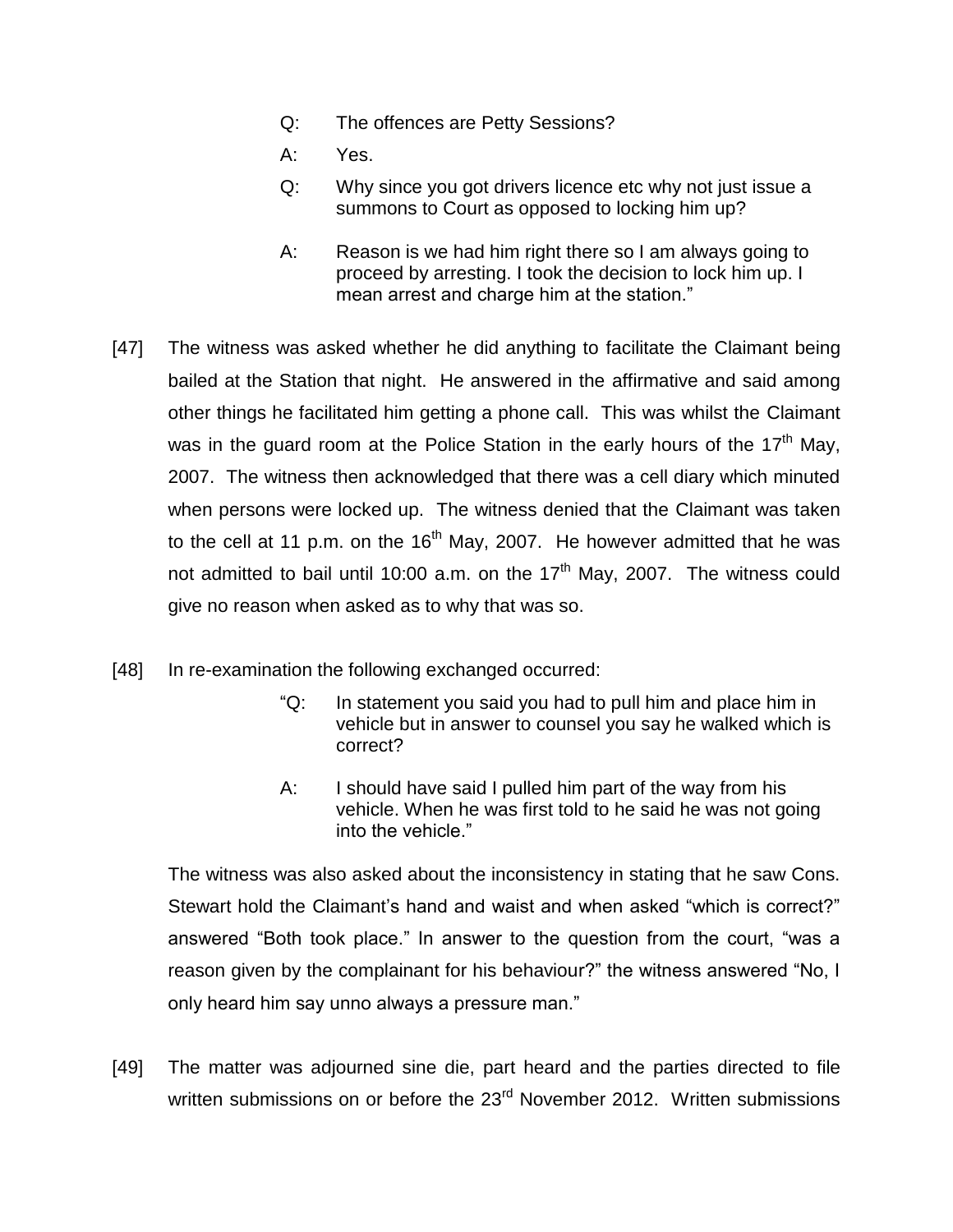having been filed the parties attended before me on the  $9<sup>th</sup>$  April, 2013 at 9:00 a.m. to make oral submissions limited to a response to each other's written submission. The delay is regretted related as it is to misplacement of my bundles. This misplacement is not unconnected to the fact that I had at the time no fixed set of chambers and no dedicated clerk.

- [50] I have carefully perused and considered the written submission of the parties as well as the authorities cited. I will not repeat in detail those submissions. The submissions on the law of false imprisonment malicious prosecution and assault was not in serious dispute. The primary area of disagreement is of course factual and each side urged me to accept that version of events most favourable to their side. The attorneys representing the parties must rest assured that I intend no disrespect by declining to repeat the submissions filed.
- [51] Suffice it to say that having seen and heard the witnesses and having considered the documentary evidence I find the Claimant to be a witness of truth. The account by the police officers was inconsistent in significant respects one with another. At times there were inconsistencies between evidence in chief and in cross examination. There were even inconsistencies with documentary evidence.
- [52] It is worth noting, and I take judicial note if necessary, that the Hellshire Beach is a very popular recreational area for Kingstonians and residents of Portmore, St. Catherine and its environs. There are many eating establishments there and the fried fish and bammy is notoriously popular. The activities continue form morning through the day and even at night. It is not surprising that the Claimant would choose that location to entertain his visiting relatives.
- [53] The Claimant's account is also on a balance of probabilities more credible. The Defendant asserts that having been signaled to stop and his papers requested, the Claimant unleashed a verbal assault on the officers laced with what we in Jamaica categorize as indecent language. The Defendant proffers no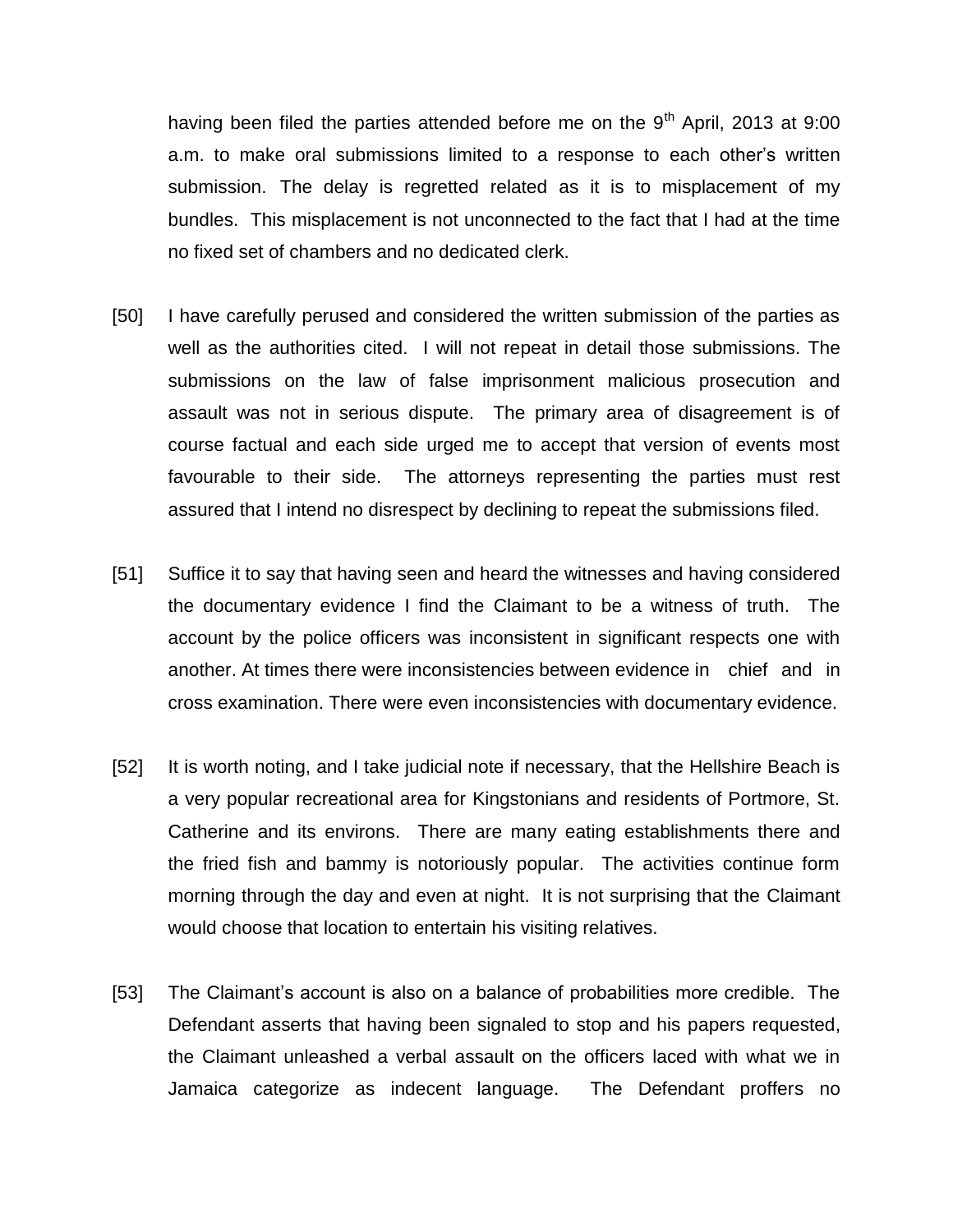explanation for this conduct. I reject the suggestion that the unarmed Claimant at 11:00 p.m. at night verbally assaulted the three (3) armed police officers in the manner described. I also find very significant Cpl. Allen saying that he "intervened as a "mediator" because he did not want "harm" done (Para 42 above). This to my mind is consistent with aggression by Constable Stewart and is consistent with the Claimant's account of aggression towards him. After all 'harm' would more likely be done by an armed officer. Similarly 'mediation" may be called for, if as the Claimant stated, one officer placed his weapon in the vehicle, to demonstrate that he could discipline the Claimant and it was not only the weapon, which allowed him to do so. Also militating against the officer's account is the discrepancy with the entry in the station diary, (that an attempt to search was made which was prevented) (Para 44 above) and the account before this court (that the Claimant did not resist a search of the vehicle Para 32 and 44). There is also much confusion as to whether the Claimant was held in the waist on the hand or both. That by itself may be an insignificant discrepancy, however the officers all deny hitting and assaulting the claimant save for the hold to his waist and on his hand. The medical evidence contradicts this. Even if the rules prevent one having regard to the content of the report (Exhibit 2), the fact that he attended a physician would support his account rather than the Defendant's. I bear in mind **R v. Cassels (1965) 8 WIR 270** in which the Court of Appeal of Jamaica drew adverse conclusions about their credibility when objective evidence was inconsistent with viva voce evidence of police officers.

[54] I find as a fact that on the night in question the police officers stopped the motor vehicle driven by the Claimant and that it was their intention to search the vehicle and the persons in it. Persons in the other vehicles made oral pleas to the police officers and protested and queried the reason for the stop and search. One of the police officers reacted to these verbal protestations by holding Chad (the Claimants brother) in the waist and pushing him down. The Claimant verbally protested this conduct and suggested it was because the police had guns why they felt they could behave in that manner. The police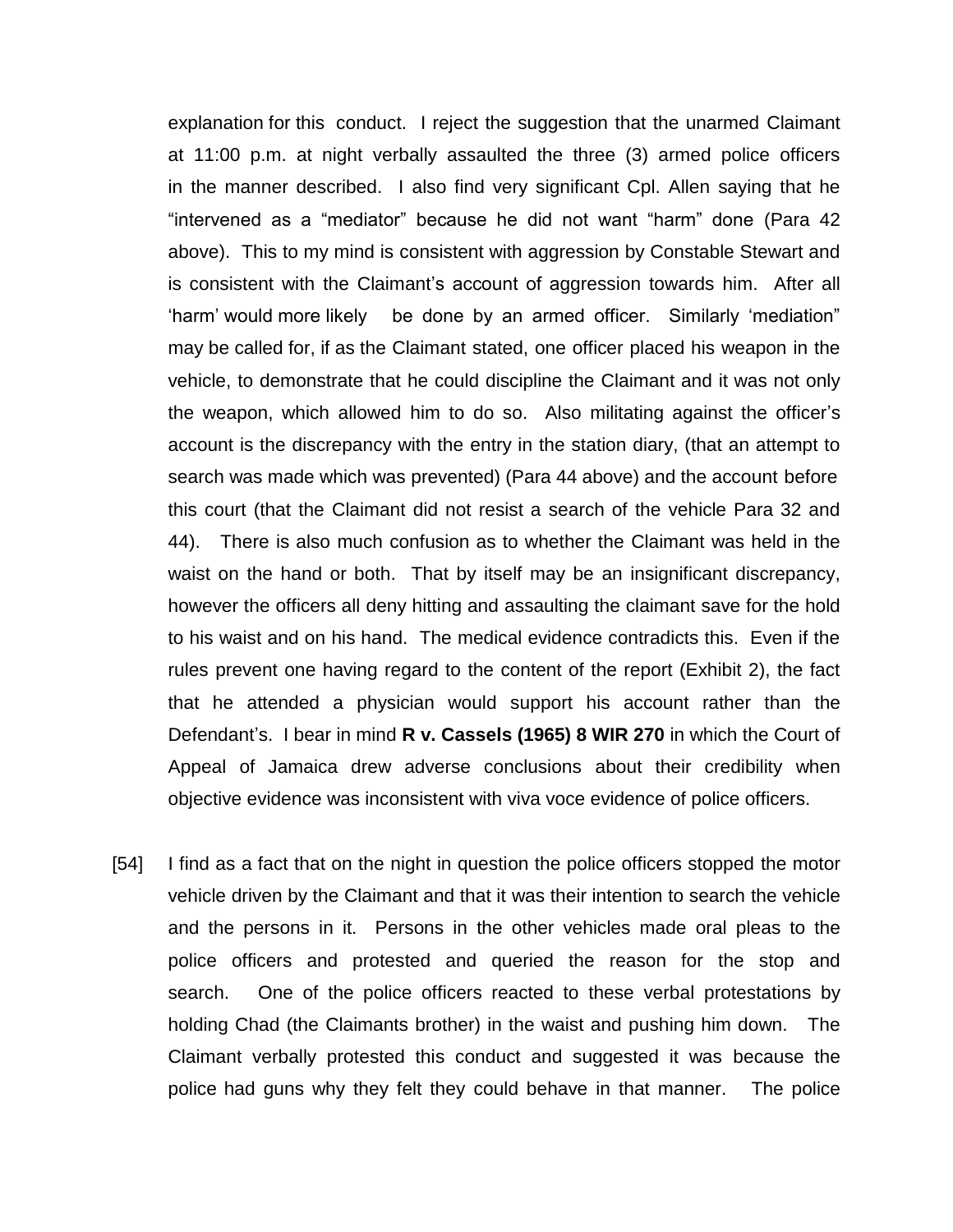officer then placed his firearm in the police vehicle and hit the Claimant and physically held him by the shirt orally challenging him to demonstrate that it was not his firearm which enabled him to get the better of the Claimant. I accept that the Claimant was hit with a baton and boxed and that this would have followed his (the Claimant's) resistance to the earlier assault by the officer who had put his weapon down. I accept that the third officer did intervene to "mediate" and prevent further harm. I accept also that the Claimant was pushed and dragged into the police motor vehicle. I accept that the Claimant was humiliated in the manner he describes by other officers at the police station and that he was bailed the following day. I find that he received bail on the 17<sup>th</sup> May at approximately 11 a.m. and that he attended the doctor for medical attention on the said  $17<sup>th</sup>$  May 2007. It is of course common ground that all charges were dismissed for want of prosecution.

- [55] It is therefore manifest on these findings of fact that the Defendant is liable to the Claimant for assault, false imprisonment and malicious prosecution. There was no reasonable or probable cause to stop arrest or charge the Claimant as he had committed no breach of the peace, felony or misdemeanor. There was no reason to assault the Claimant or to arrest or charge him. The action of the police officers in relation to the Claimant was not in self defence or in the defence of another nor was there any breach of the peace threatened or in progress. The officers responded with excessive force and in an unlawful manner to words of protest offered in response to the stopping and search of the Claimant and his passengers.
- [56] Let me say further that even on the account given by the Defendant's witnesses no lawful reason is given for stopping the Claimant's vehicle. Nor is there any lawful reason advanced for the desire to search his vehicle or for the alleged request for his documents.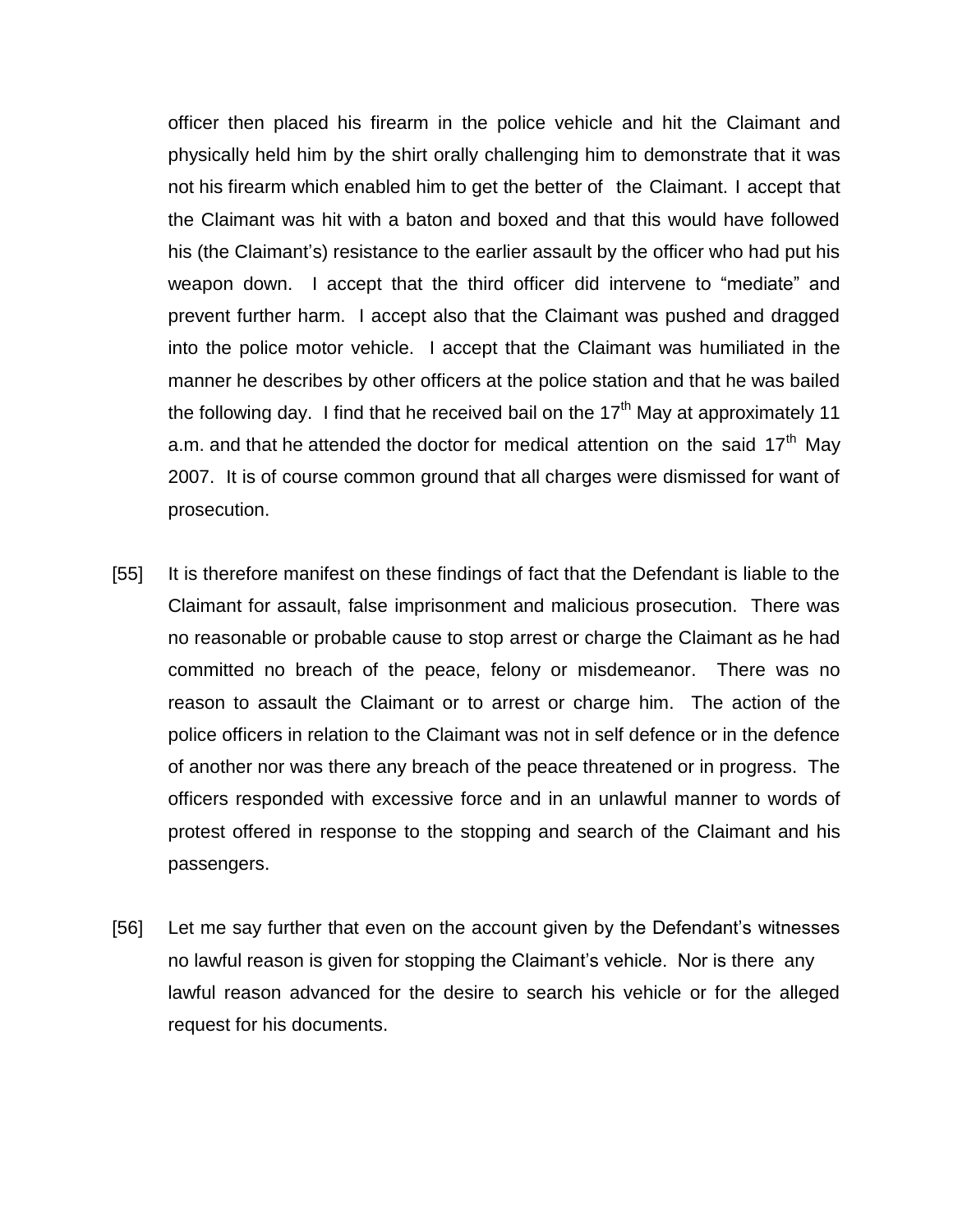[57] It is still the law of this nation that persons under the Queen's peace are entitled to freedom from search of their person or property unless such a search is legally justified. I hold that it is not a lawful reason to stop and search a car,

> "based on the fact that cars with similar features are often stolen and used in the commission of crime."

It would really be no different saying that an individual walking on the road bears "similar features" to the majority of persons convicted of crime e.g. He is of dark complexion and wearing shorts below the waist. There is in some quarters, (see for example obiter dicta of Daye J in **Foster v. A.G. F135/1997** unreported), the belief that Section 58 of the Road Traffic Act gives a power to the police to stop and search vehicles without reasonable cause. That Act does no such thing. The Act allows redirection of traffic or stopping of vehicles for the purposes of traffic flow or some reasonable purpose. The request for documents and driver's licence similarly follow on some existing cause such as a reasonable suspicion that a crime has been or is about to be committed.

- [58] The reasonable cause to suspect that an individual has or is, or is about to commit a crime must relate to peculiar characteristics of the persons or the vehicle he is driving or the manner in which it is operated, or to information received. In Jamaica the citizen is free to move about without an obligation to carry a pass, and is not to be subject to arbitrary or random search. This is still a constitutional guarantee.
- [59] On the question of damages I have considered the submissions made and the authorities cited. I therefore make the following award:
	- a. For assault (being the pain, suffering, loss of amenities and the embarrassment or "insult" from the injury) \$500,000.00

I apply the authorities of **Foster v. AG F135/1997** unreported decision of Daye J and **Dennis v. AG 2003 HCV 1823** unreported decision of Brooks J.

b. False Imprisonment \$250,000.00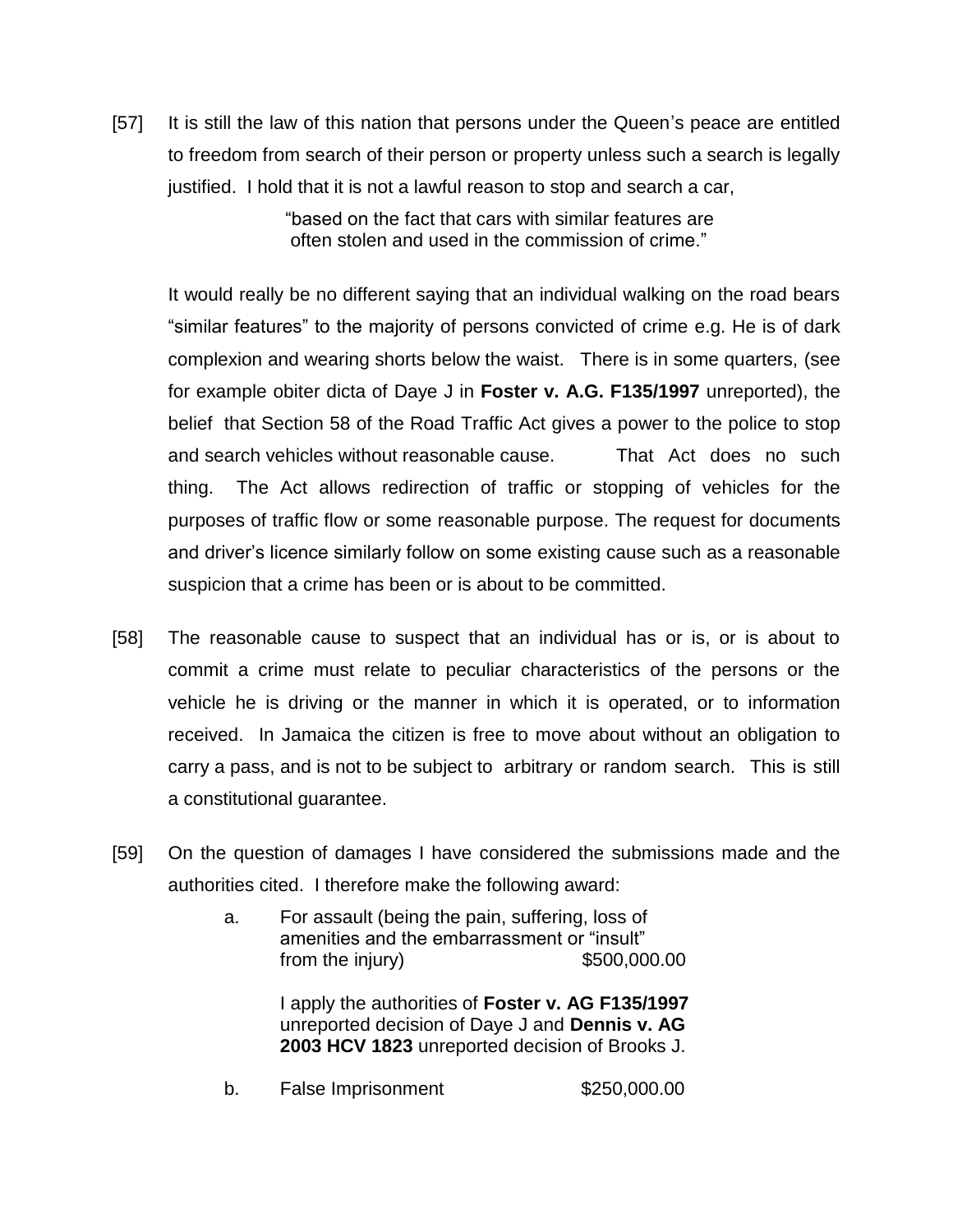I refer to and rely upon the authorities of **Sheron Greenwood-Henry CL G 116 of 1999** unreported Decision of Sykes J and **Maxwell Russell v. AG HCV 4024/2006** unreported decision of Mangatal J.

- c. Malicious Prosecution \$450,000.00 I refer to and rely upon the authorities of **Maxwell Russell** (above), and **Salmon v. Supt. Elan Powel**l **and the AG 2007 HCV 01090** unreported judgment of Simmons, J.
- d. Aggravated Damages \$1,200,000.00 I apply **Greenwood-Henry v. A.G** (above) and note that the circumstances of aggravation include his treatment at the police station, being made to strip and stoop as aforesaid and the fact that the officers did not attend court.
- e. Exemplary Damages \$200,000.00 I find that the conduct of the officers is such that a punitive element to the award is appropriate. The claimant was beaten without cause and made to suffer indignities. The authorities cited to me do not offer much guidance and therefore I have discounted the **Sheron Greenwood** (above) and considerably to arrive at my conclusion.
- f. Special Damages

I accept the Claimants evidence on special damages which was not seriously contested.

| (i)   | Lost earnings<br>(\$6,000 per week for 4 weeks)                                                                       | \$24,000  |
|-------|-----------------------------------------------------------------------------------------------------------------------|-----------|
| (ii)  | Legal Costs incurred in Defence<br>of criminal charges<br>(being \$50,000 paid and \$120,000<br>owed to his attorney) | \$170,000 |
| (iii) | <b>Medical Expenses</b><br>(which includes the cost of the 'police'<br>Medical report).                               | \$25,000  |